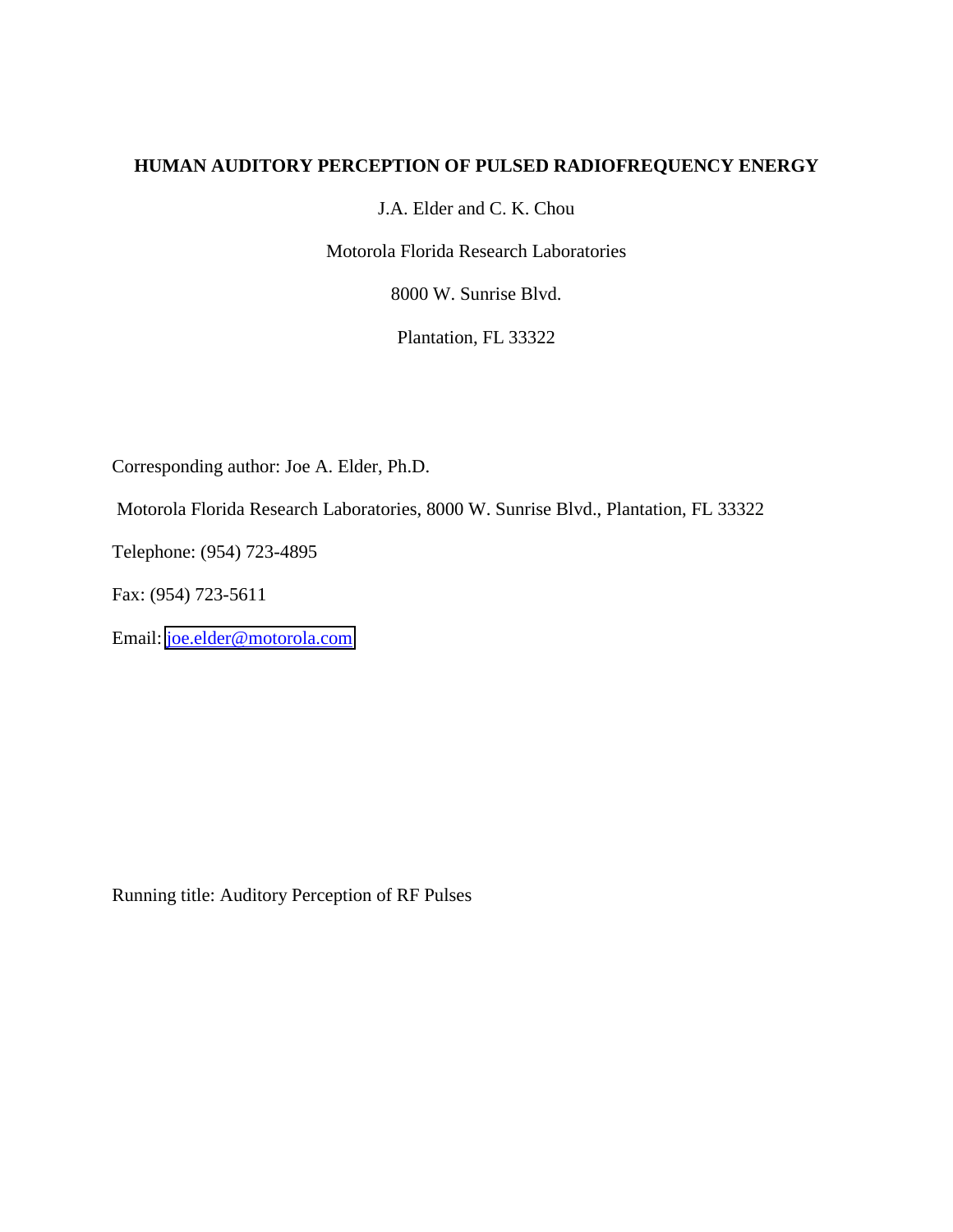#### **ABSTRACT**

Human auditory perception of pulses of radiofrequency (RF) energy is a well-established phenomenon that is dependent upon the energy in a single pulse and not on average power density. RF-induced sounds can be characterized as the perception of subtle sounds because, in general, a quiet environment is required for the sounds to be heard. The sound is similar to other common sounds such as a click, buzz, hiss, knock or chirp. Effective radiofrequencies range from 216 to 10,000 MHz, but an individual's ability to hear RF-induced sounds is dependent upon high-frequency acoustic hearing in the kHz range. The fundamental frequency of RFinduced sounds is independent of the radiofrequency but dependent upon head dimensions. The detection of RF-induced sounds is similar to acoustic sound detection once the cochlea is stimulated; however, the site of conversion of RF energy to acoustic energy is peripheral to the cochlea. The thermoelastic expansion theory explains the RF hearing phenomenon. RF-induced sounds involve the perception, via bone conduction, of thermally generated sound transients, that is, audible sounds are produced by rapid thermal expansion resulting from only a 5 x  $10^{-6}$ °C temperature rise in tissue at the threshold level due to absorption of the energy in the RF pulse. The experimental weigh-of-evidence excludes direct stimulation of the central nervous system by RF pulses. The perception of RF-induced sounds near the threshold exposure level is considered to be a biological effect without an accompanying health effect. This conclusion is supported by a comparison of pressures induced in the body by RF pulses and by clinical ultrasound procedures.

#### **Key Words: RF hearing, microwave, thermoelastic**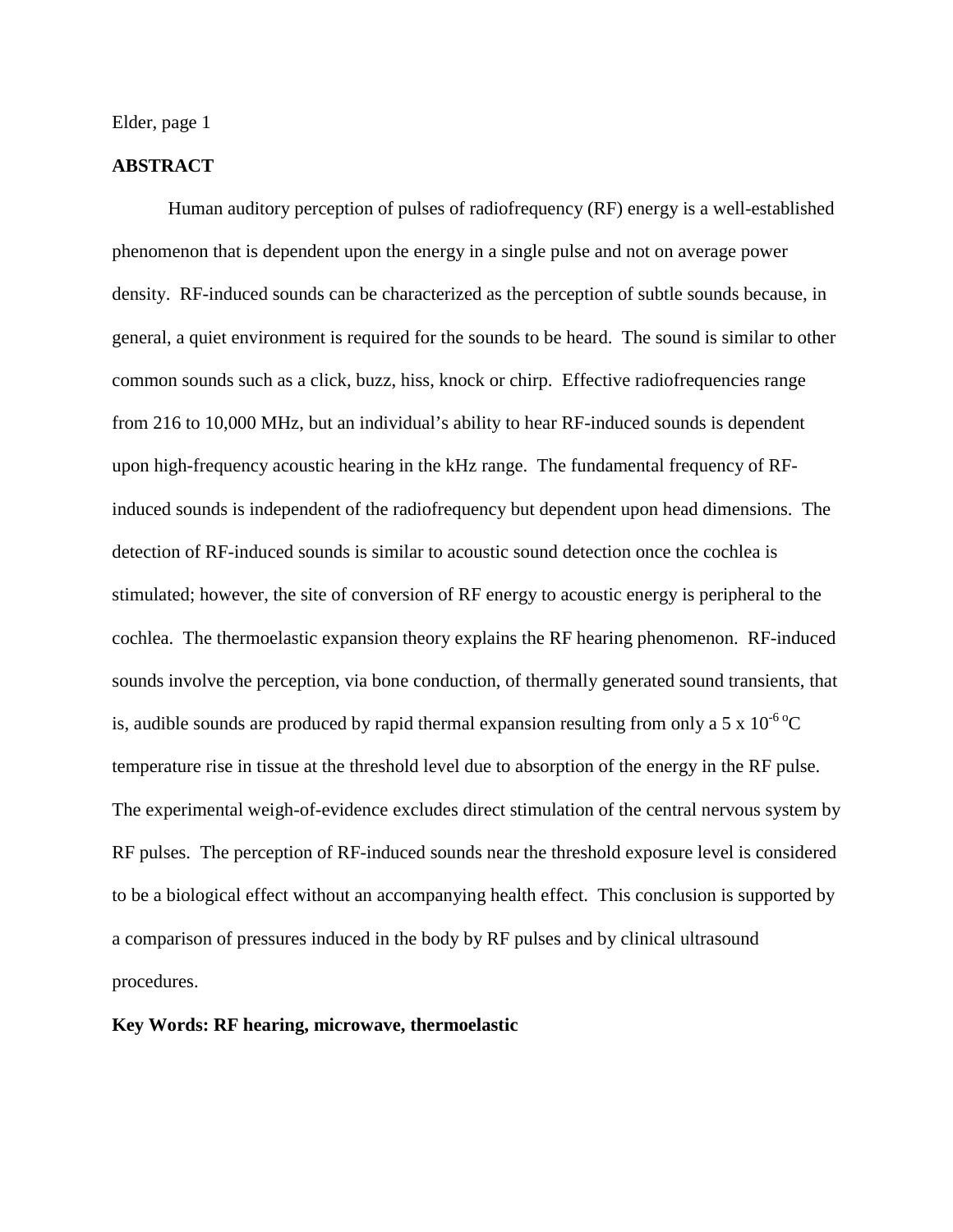#### **INTRODUCTION**

 In their review article on the radiofrequency (RF) hearing phenomenon, Chou et al. (1982) wrote:

"The earliest report we have found on the auditory perception of pulsed microwaves appeared in 1956 as an advertisement of the Airborne Instruments Laboratory in Vol. 44 of the *Proceedings of the IRE.* The advertisement described observations made in 1947 on the hearing of sounds that occurred at the repetition rate of a radar while the listener stood close to a horn antenna. When the observers first told their coworkers in the Laboratory of their hearing experiences, they encountered skepticism and rather pointed questions about their mental health."

 The skepticism surrounding early reports of RF hearing, such as the one quoted above, was based on our understanding of human hearing. The ear was known to be exquisitely sensitive to pressure waves and, at that time, to have no sensitivity to electromagnetic waves at microwave frequencies (300 MHz  $-$  300 GHz). The skepticism helps to explain why the first systematic study of this phenomenon by Frey (1961) did not appear until many years after the development of radar in the early 1940's. Frey described the perception of transient buzzing sounds by human subjects exposed to RF radiation from a rotating radar antenna. The apparent location of the sound, which was described as a short distance behind the head, was the same regardless of the body's orientation to the radar (Frey, 1961). In later reports (Frey, 1962, 1963), RF hearing was described as a "buzz, clicking, hiss or knocking" sound. Table 1 contains descriptions of these and other sounds reported by human beings exposed to pulsed RF fields. When a metal shield of aluminum flyscreen was placed between the subject and the radar, no RF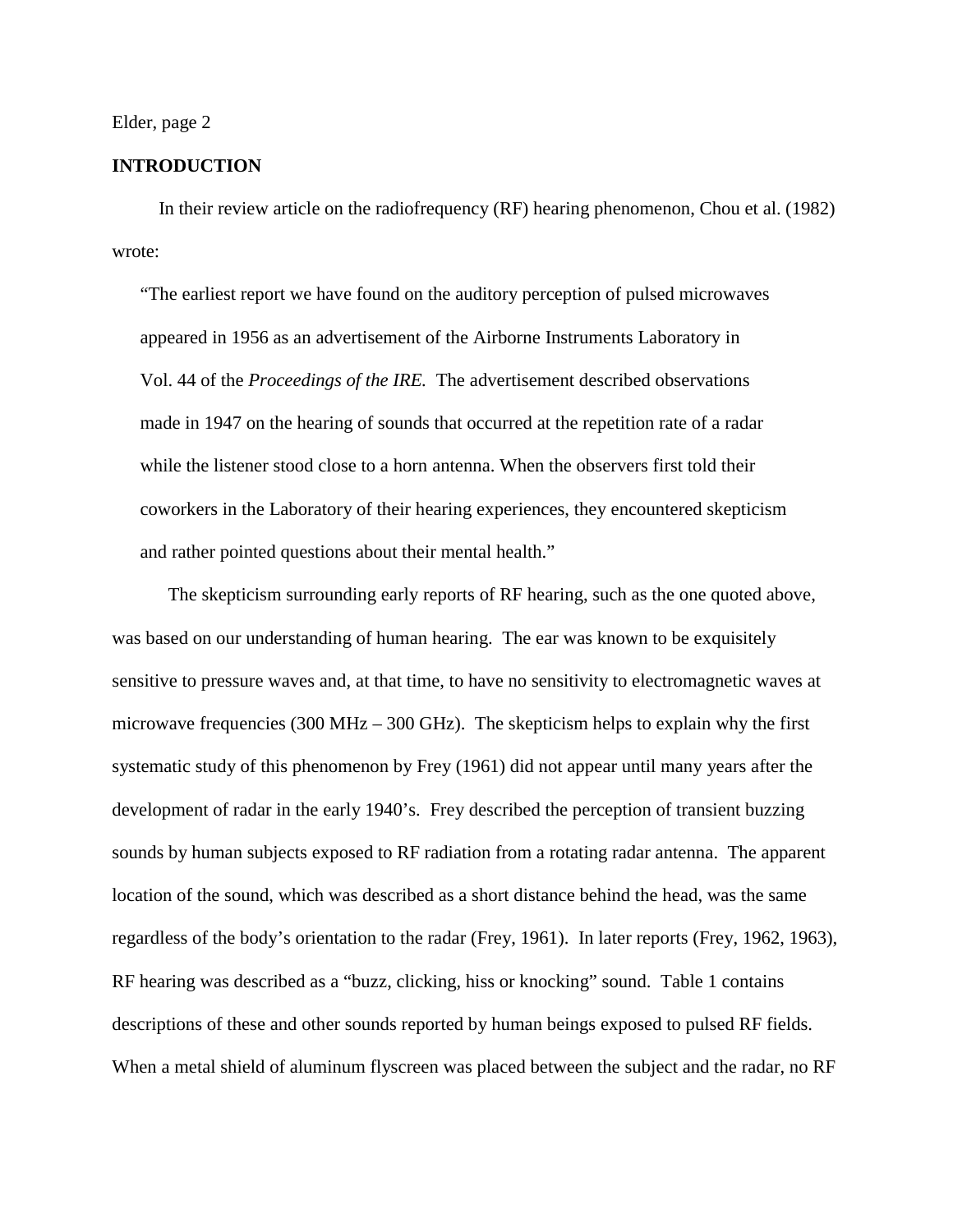sounds were heard (Frey and Messenger, 1973). The sensitive area for detecting RF sounds was described as a region over the temporal lobe of the brain, because the placement of a small piece of metal screen (5 x 5 cm) over this area completely stopped the sound (Frey, 1962). The subjects in Frey (1961) reported an increase in the RF sound level when earplugs were used to reduce the ambient noise level, an observation confirmed by others (Guy et al., 1975).

The "sound was something like that of a bee buzzing on a window, but with, perhaps, more high frequencies" according to Ingalls (1967) who used two radars like those described in Frey (1961). The sound seemed to come from about a meter or two above the head. In another report (Constant, 1967), the RF sound was described as being in the area of the ear on the side opposite to the one that was irradiated. All subjects experienced a buzzing sensation at a pulse repetition rate (PRR) greater than 100/s, whereas individual pulses were heard at a PRR below 100/s. Cain and Rissmann (1978) reported that human subjects heard distinct clicks either inside the head or behind the head when exposed to pulsed fields. Individual pulses were heard as distinct and separate clicks, and short pulse trains as chirps with the tone pitch corresponding to the PRR by two of the study investigators in Guy et al. (1975). The RF-induced sound appeared to originate from within or near the back of the head. This report also included the note that transmitted digital codes could be accurately interpreted by the subject when the pulse generator was keyed manually. Two reports from Russian scientists described the perception of pulsed RF signals as polytonal sounds and tinnitus (Tyazhelov et al., 1979; Khizhnyak et al., 1980).

These studies show that human perception of pulsed RF radiation, resulting in sounds that vary with modulation of the signal, is a well-established phenomenon. The following sections describe the effective radiation parameters including thresholds for RF hearing, the dependence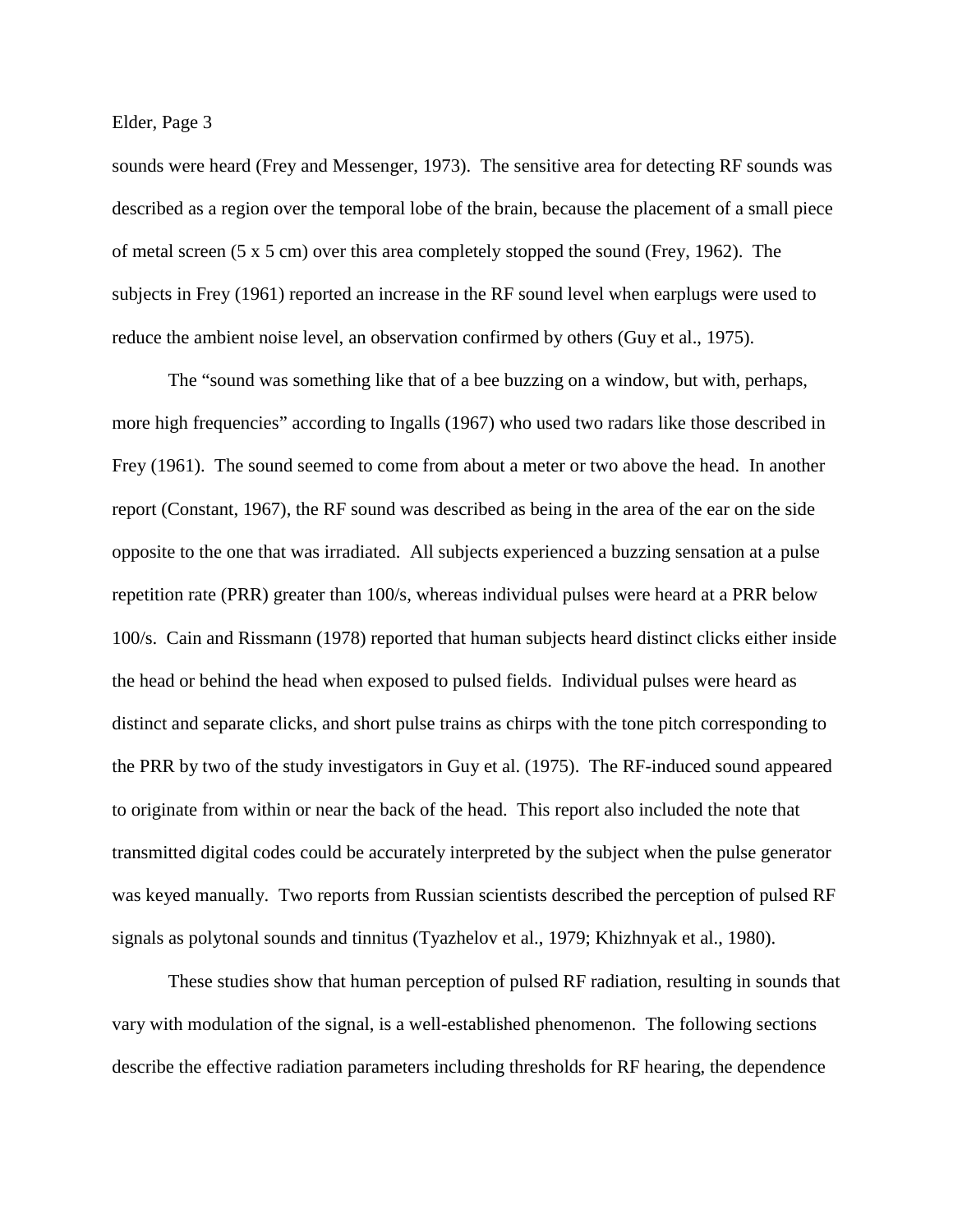of RF hearing on acoustic hearing, the mechanism responsible for human perception of pulsed RF fields, and a discussion of the significance of the effect. Additional information is available in reviews by Chou et al. (1982); Elder (1984); Lin (1978, 1989, 1990, 2001); Postow and Swicord (1996) and Stewart (2000).

#### **EFFECTIVE RF RADIATION PARAMETERS**

A summary of RF radiation parameters used in human studies is shown in Table 1. The parameters include frequency, PRR, pulse width, peak power density, average power density, and energy density/pulse. Threshold values for RF hearing have been reported in several studies and these are shown in the table also.

RF hearing has been reported at frequencies ranging from 216 to 10,000 MHz (see Table 1). Although Ingalls (1967) mentioned 10,000 MHz as an effective frequency, other investigators found that lower frequencies (8900 and 9500 MHz) at very high exposure levels did not induce RF sounds. For example, the frequency of 8900 MHz was not effective at an average power density of 25 mW/cm<sup>2</sup> and peak power density of 25,000 mW/cm<sup>2</sup> (Frey, 1962). At 216 MHz, the lowest effective frequency reported in the literature, the average power density threshold was 4 mW/cm<sup>2</sup> and the peak power density was 670 mW/cm<sup>2</sup> (Frey, 1963). The lowest threshold value expressed in units of average incident power density is 0.001 mW/cm<sup>2</sup> (Cain and Rissmann, 1978). This low value was due to the slow PRR of only 0.5/s (Table 1) because, for a given peak power, average power density depends on the pulse repetition rate. The hearing phenomenon, however, has been shown to depend on the energy in a single pulse and not on average power density. Guy et al. (1975) found that the threshold for RF hearing of pulsed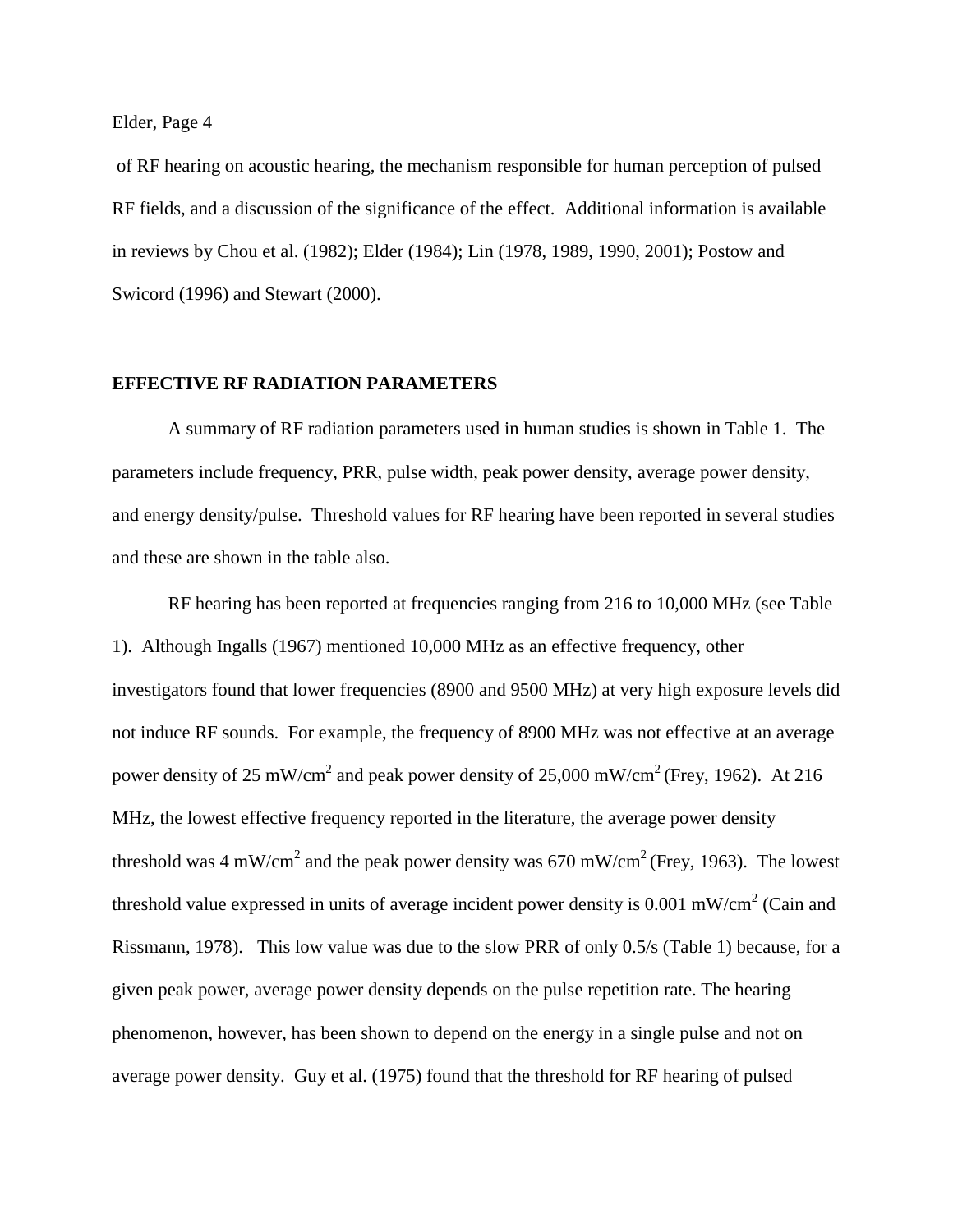2450-MHz radiation was related to an energy density of 40  $\mu$ J/cm<sup>2</sup> per pulse, or energy absorption per pulse of 16  $\mu$ J/g, regardless of the peak power of the pulse or the pulse width (less than  $32 \mu s$ ; calculations showed that each pulse at this energy density would increase tissue temperature by about  $10^{-6}$  °C.

A review of the table reveals that many of the threshold values were determined in a very quiet environment or subjects used earplugs or earmuffs to decrease the ambient noise level. As mentioned in the Introduction, earplugs were used by the subjects in Frey's first report in 1961. Thus, investigators were generally aware that a quiet environment was required because, in many cases, the normal noise levels in laboratory and outdoor environments masked the perception of RF sounds. In Guy et al. (1975), for example, the threshold value cited above was obtained in a very quiet environment having a background noise level of only 45 dB. When earplugs were used, the threshold level for one subject decreased from 40 to 28  $\mu$ J/cm<sup>2</sup>. The threshold for a subject with a hearing deficit was much higher, approximately 135  $\mu$ J/cm<sup>2</sup>.

#### **DEPENDENCE OF RF HEARING ON ACOUSTIC HEARING**

The advertisement from Airborne Instruments Laboratory (1956) stated that two persons with hearing loss above 5 kHz did not perceive RF sounds as well as did observers with normal hearing up to 15 kHz. Later studies provided more information on the relationship between acoustic and RF hearing. Frey (1961) reported that a necessary condition for perceiving the RF sound was the ability to hear audiofrequencies above approximately 5 kHz, although not necessarily by air conduction. This conclusion was based on results with subjects with normal or defective hearing. One subject with normal air-conduction hearing below 5 kHz failed to hear the microwave pulses; the person was subsequently found to have a substantial loss in bone-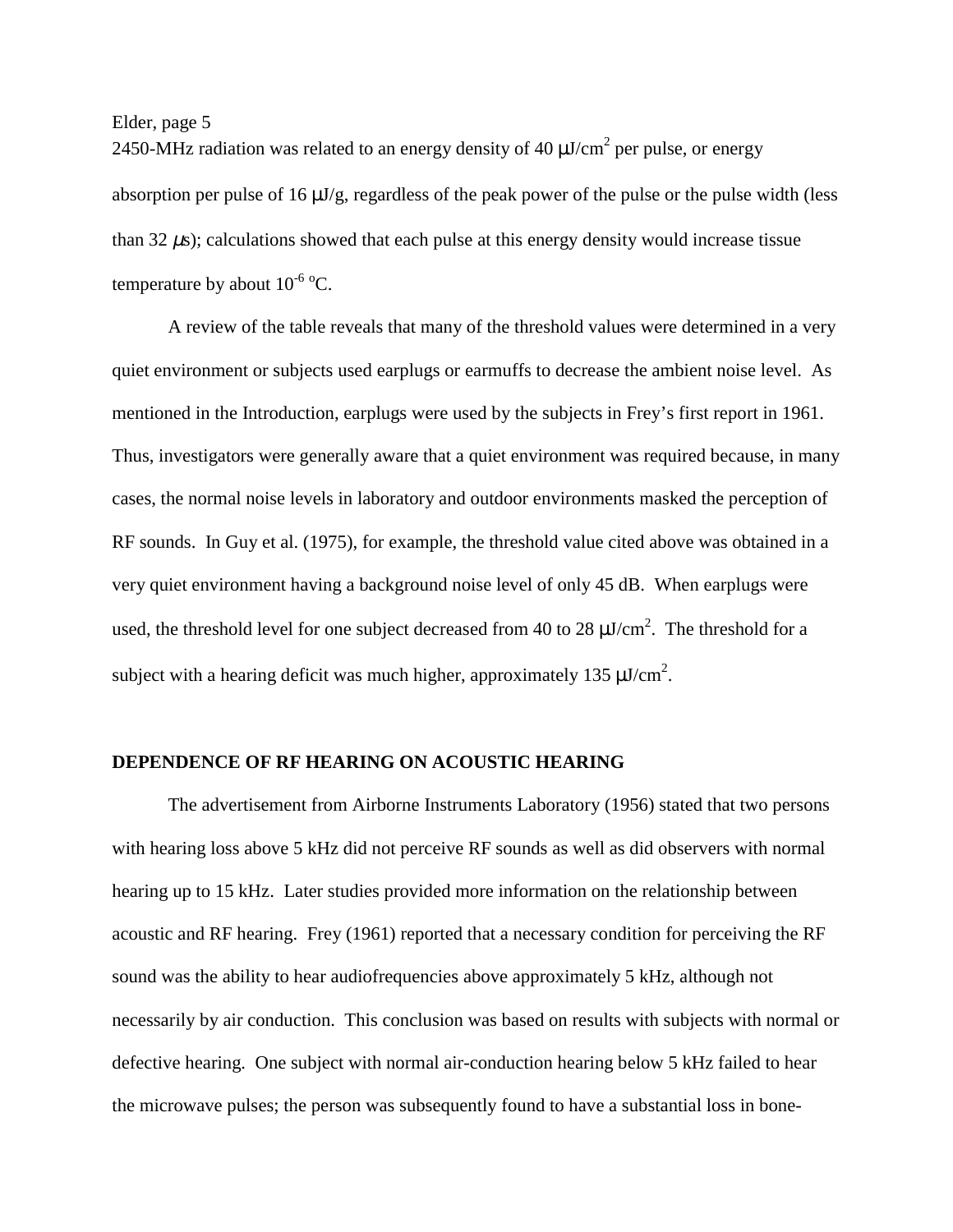conduction hearing. Another subject with good bone-conduction hearing but with poor airconduction hearing perceived the RF sound at approximately the same power density that induced threshold perception in subjects with normal hearing. In a later study, humans were shown to match sounds caused by repetitive exposure to a pair of RF pulses in the MHz range to acoustic frequencies near 4.8 kHz (Frey and Eichert, 1985).

In addition to determining standard audiograms that measure hearing thresholds for air conduction at acoustic frequencies of 250 to 8000 Hz and for bone conduction to 4000 Hz, Cain and Rissmann (1978) measured the hearing ability of eight subjects over the frequency range of 1 to 20 kHz. They found that although there was no apparent correlation between the ability to perceive pulsed RF fields at 3000 MHz and hearing ability as measured by standard audiograms, there was a strong correlation between the RF-hearing threshold and thresholds to air-conducted acoustic signals above 8 kHz. For example, three of the subjects who had normal hearing below 4 kHz, but a hearing deficit at frequencies above 8 kHz, could not hear RF sounds under conditions in which the other subjects could perceive RF sounds. The studies by Frey (1961), Frey and Eichert (1985) and Cain and Rissmann (1978) show RF hearing to depend on highfrequency hearing in the range of about 5 to 8 kHz and bone-conduction hearing at lower acoustic frequencies. Calculated values of fundamental frequencies of RF sound in the human head based on animal data or models are somewhat similar, e.g., 7-10 kHz (Chou et al., 1977), 13 kHz (Lin 1977) and 7-9 kHz (Watanabe et al., 2000); the results of these three studies are described in more detail below.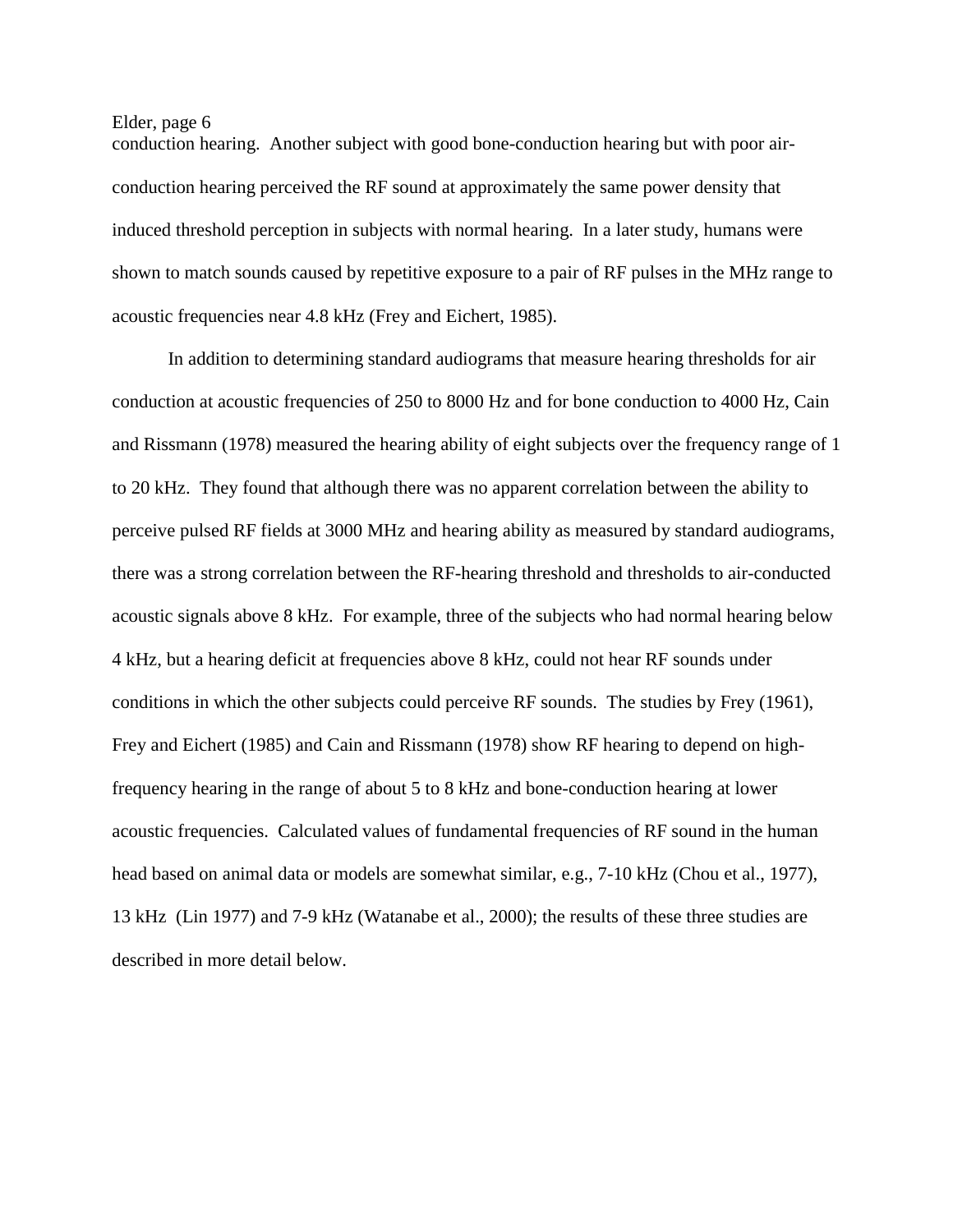# **SIMILARITY OF AUDITORY RESPONSE TO MICROWAVE AND CONVENTIONAL ACOUSTIC STIMULI**

The auditory pathway by which acoustic waves detected by the ear become interpreted as sound in the brain is known in some detail and several studies have been done to determine if the electrophysiological response of the auditory pathway to RF pulses is similar to the response to acoustic stimuli. The first stage of sound transduction is mechanical distortion of cochlear hair cells that result in cochlear microphonics, electrical potentials that mimic the sonic waveforms of acoustic stimuli. Subsequent to the detection of sound by the cochlea, electric potentials associated with the detection of sound may be recorded by electrodes placed in neurons at various locations along the auditory pathway.

In 1962, Frey proposed that RF hearing might be a result of direct cortical or neural stimulation but the results of later studies described in this review showed that Frey's theory was incorrect. His proposal was based, in part, on his failure to demonstrate that RF pulses stimulate the cochlea, that is, cochlear microphonics were not recorded at power densities much higher than those required to elicit auditory nerve responses (Frey, 1967). Guy et al. (1975) also failed to measure cochlear microphonics but determined that the failure was due to insufficient absorption of RF energy. In 1975, Chou et al. reported their success in overcoming the technical problems that had prevented investigators from recording cochlear microphonics from RFexposed animals. The results showed that pulses of RF energy activated the cochlea because cochlear microphonics were recorded that were similar to those evoked by acoustic stimuli. The demonstration that RF sounds are perceived by the normal auditory system via the cochlea provided evidence against the proposal that RF pulses directly simulated the central nervous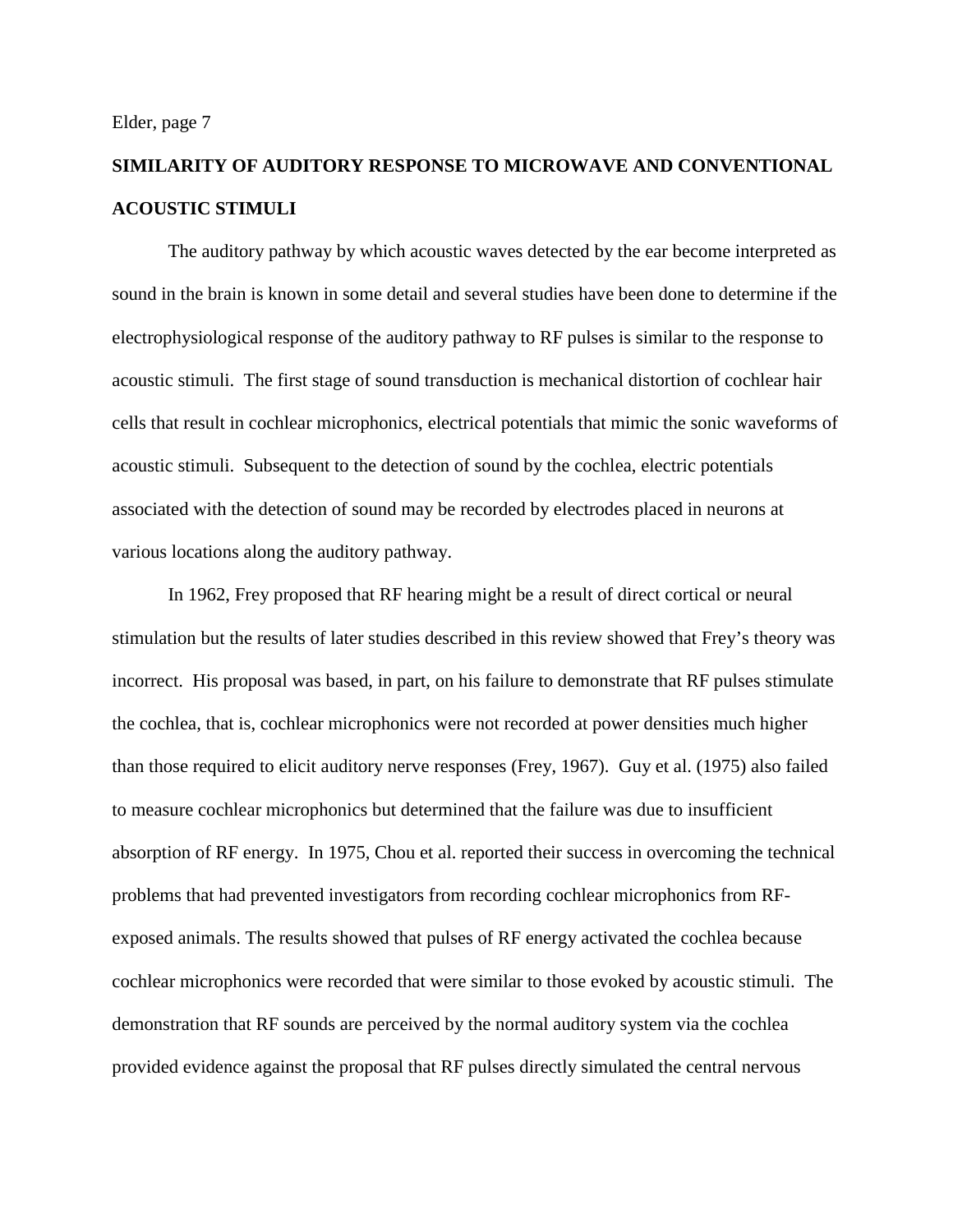Elder, page 8 system.

Taylor and Ashleman (1974) and Guy et al. (1975) showed the importance of the cochlea by finding that destruction of the cochlea abolished RF-evoked potentials recorded at higher levels in the auditory pathway. These results indicated that the locus of the initial interaction of pulse-modulated microwave energy with the auditory system is peripheral to the cochlea.

In cats with an undamaged cochlea, Taylor and Ashleman (1974) measured the electrophysiological response in three successive levels of the cat auditory nervous system (eighth cranial nerve, medial geniculate nucleus, and primary auditory cortex) to both acoustic and pulsed-microwave (2450-MHz) stimuli. They found similar responses to microwave stimuli and conventional acoustic stimuli. Lebovitz and Seaman (1977a,b) reached the same conclusion based on the similar response of single auditory neurons in the cat to pulsed 915-MHz fields and acoustic clicks. The detection of these electric potentials in auditory neurons was expected based on the results of studies that demonstrated subjective auditory perception (Frey, 1962), auditory evoked potentials (Taylor and Ashleman, 1974), and cochlear microphonics (Chou et al., 1975).

It is known that acoustic stimuli can cause evoked potentials, called "cross-modal" responses, in central nervous system sites outside the auditory pathway. Similar "cross-modal" responses due to the auditory response to RF pulses were recorded by Guy et al. (1975). This finding indicated that electric potentials recorded from any CNS location could be misinterpreted as a direct interaction of RF energy with the particular neural system in which the recording was made, as reported by Frey (1967).

In an experiment in which the thresholds of evoked electrical responses from the medialgeniculate body in the auditory pathway in cats were determined as a function of background noise, Guy et al. (1975) found that as the noise level (50- to 15,000-Hz bandwidth) increased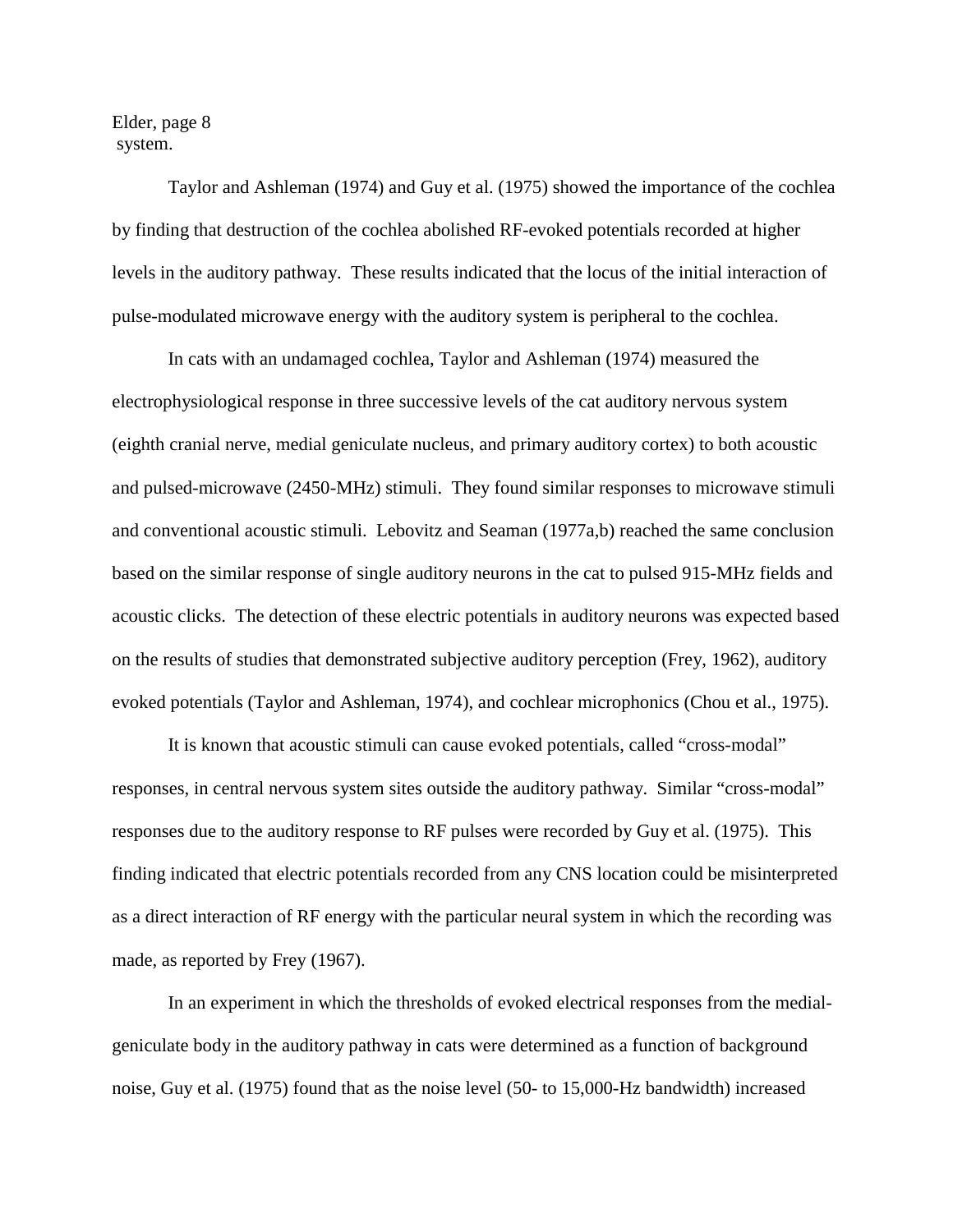from 60 to 80 dB, there was only a negligible increase in the threshold for microwave stimuli, a moderate increase in the threshold for a piezoelectric bone-conduction source, and a large increase in the threshold for loudspeaker-produced stimuli. The finding that the evoked response to microwave stimuli did not increase in relation to background noise, which included acoustic frequencies to 15,000 Hz, indicated that pulsed RF energy interacted with the high-frequency portion of the auditory system.

Additional support for the dependence of RF hearing on high-frequency hearing was provided by theoretical analysis of acoustic vibrations induced in the heads of animals and humans based on thermal expansion in spheres exposed to pulses of RF energy (Lin, 1977). The frequency of the induced sound was found to be a function of head size and of acoustic properties of brain tissue; hence, the acoustic pitch perceived by a given subject is the same regardless of the frequency of RF radiation. The calculations of Lin show that the fundamental frequency predicted by the model varies inversely with the radius of the head, i.e., the larger the radius, the lower the frequency of the perceived RF sound. The estimated fundamental frequency of vibration in guinea pigs, cats, and adult humans were 45, 38, and 13 kHz, respectively; the frequency for an infant human head was estimated to be about 18 kHz. These calculations provide further evidence that a necessary condition for auditory perception by adult humans is the ability to hear sound waves at frequencies above about 5 kHz (Frey, 1961; Rissmann and Cain, 1975).

The results of Lin (1977) appear to be in good agreement with the measurements of Chou et al. (1975), who found cochlear microphonics of 50 kHz in guinea pigs exposed to RF pulses. In a later report, Chou et al. (1977) found the frequency of cochlear microphonics in guinea pigs and cats to correlate well with the longest dimension of the brain cavity and, based on these data,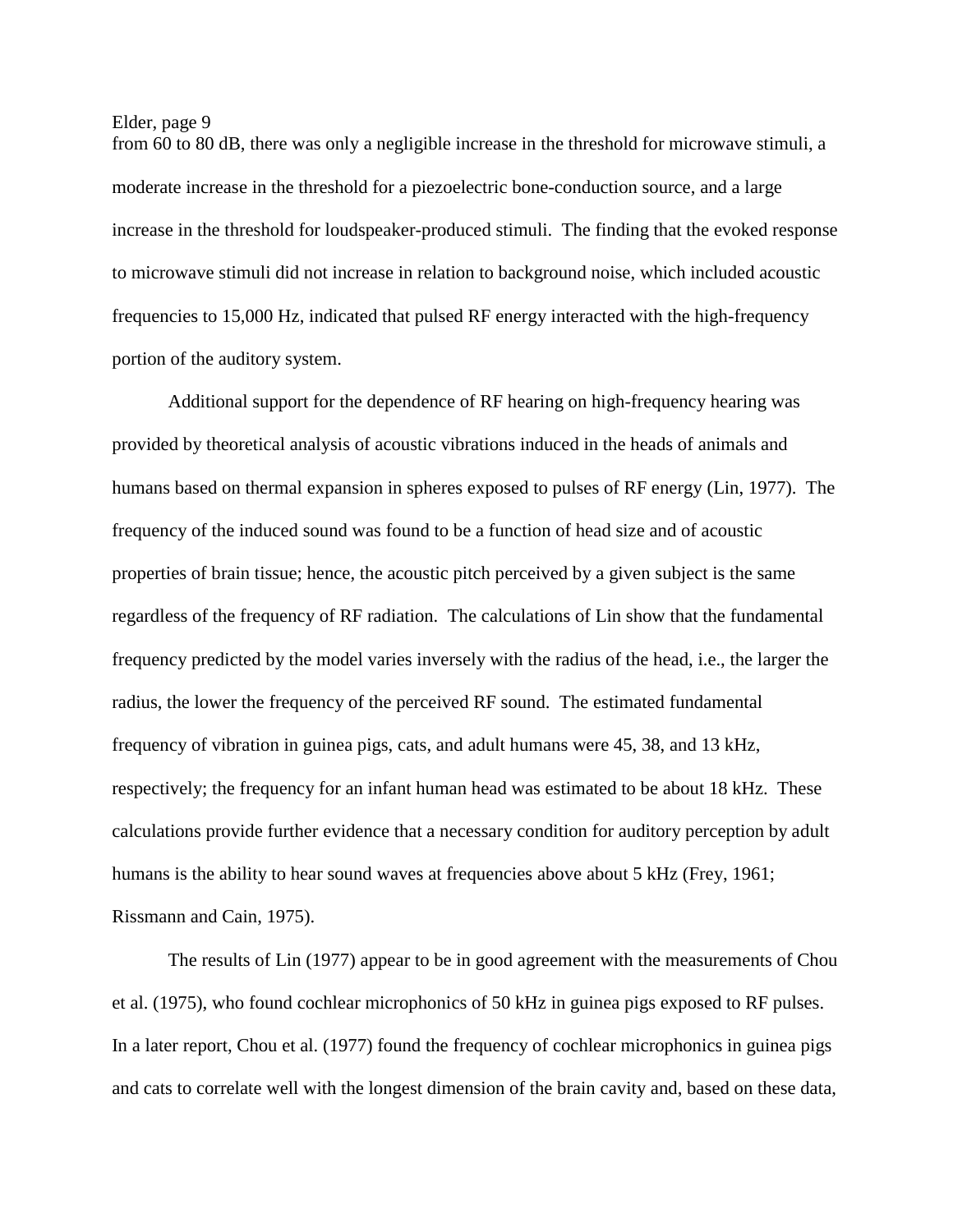estimated the frequency of the microwave-induced cochlear microphonics in human beings to be between 7 and 10 kHz.

Gandhi and Riazi (1986) calculated RF hearing thresholds at 30-300 GHz, but there is little if any physiological significance of these calculations to RF hearing because a) the fundamental frequencies in the head are on the order of several hundred kilohertz, well above the maximum acoustic frequency of 20 kHz for human hearing, and b) there are no reports of human perception of RF pulses at frequencies higher than 10 GHz (see Table 1).

The results of the above studies of evoked electrical potentials in the auditory system, including the demonstration of pulsed-RF-evoked cochlear microphonics, strongly indicate that the detection of RF-induced auditory sensations is similar to that of acoustic sound detection, the site of conversion from RF to acoustic energy is peripheral to the cochlea, the fundamental frequency of RF sound is independent of the radiofrequency but dependent upon the dimensions of the head, and the pulsed RF energy interacts with the high-frequency portion of the auditory system. To hear RF sounds, one must be exposed to pulses of RF energy in the MHz range and be capable of hearing acoustic waves in the kHz range.

#### **MECHANISM OF RF HEARING: THERMOELASTIC EXPANSION**

One of the first challenges to Frey's proposal of direct neural stimulation (Frey, 1961, 1962) came from Sommer and von Gierke (1964) who suggested that stimulation of the cochlea through electromechanical field forces by air or bone conduction appeared to be a more likely explanation of the RF hearing phenomenon. Other scientists who helped lay the foundation for identifying the mechanism are White (1963) and Gournay (1966). White (1963) showed that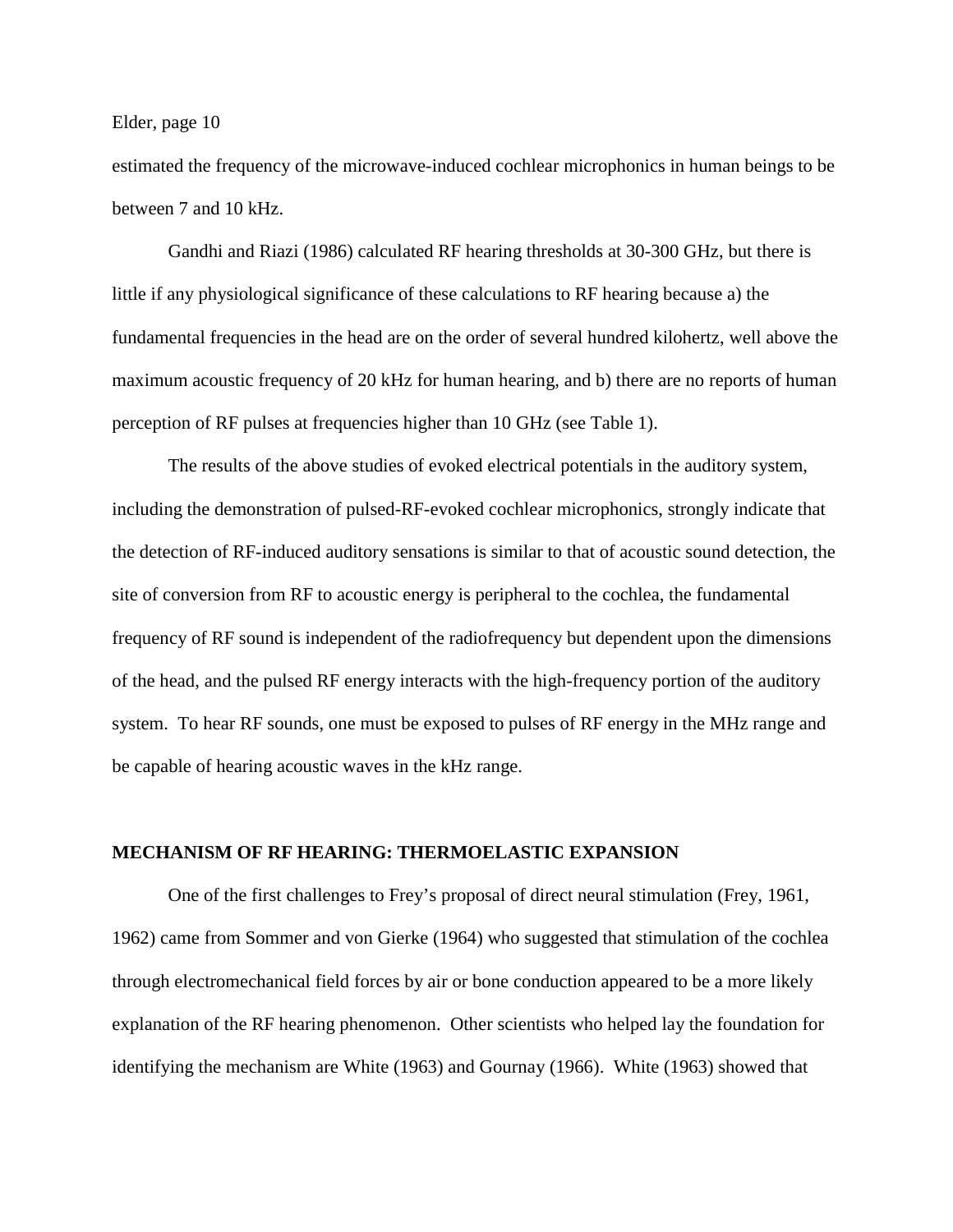pressure waves could be detected in water exposed to pulses of RF energy and his analysis of waves in this system predicted that, as a result of thermal expansion, the resulting temperature gradient would generate stress waves that propagate away from the site of energy absorption. Gournay (1966) extended White's analysis to show that for single long pulses, the induced stress wave is a function of peak power density and, for shorter pulses, the stress wave is a function of the peak power density and pulse width (or energy density per pulse).

Foster and Finch (1974) extended Gournay's analysis to a physiological solution exposed to RF pulses similar to those that produce sounds in humans. They showed both theoretically and experimentally that pressure changes would result from the absorption of RF pulses which could produce significant acoustic energy in the solution. They concluded that audible sounds were produced by rapid thermal expansion, resulting from only a 5 x  $10^{-6}$  °C temperature rise in the physiological solution, due to absorption of the energy in the RF pulse. This conclusion led to their proposal that thermoelastic expansion is the mechanism for RF hearing. This mechanism is consistent with the following results.

- 1) RF pulses that would elicit sounds perceived by a human produced acoustic transients recorded with a hydrophone immersed in a solution (0.15 N KCl) having an electrical conductivity similar to that of tissue. In addition, acoustic transients were detected in blood, muscle, and brain exposed *in vitro* to pulses of RF energy.
- 2) The RF-induced pressure wave generated in distilled water inverted in phase when the water was cooled below 4  $\degree$ C, and the response vanished at 4  $\degree$ C, in agreement with the temperature dependence of the thermoelastic properties of water.
- 3) The thermoelastic theory predicts that the maximal pressure in the medium is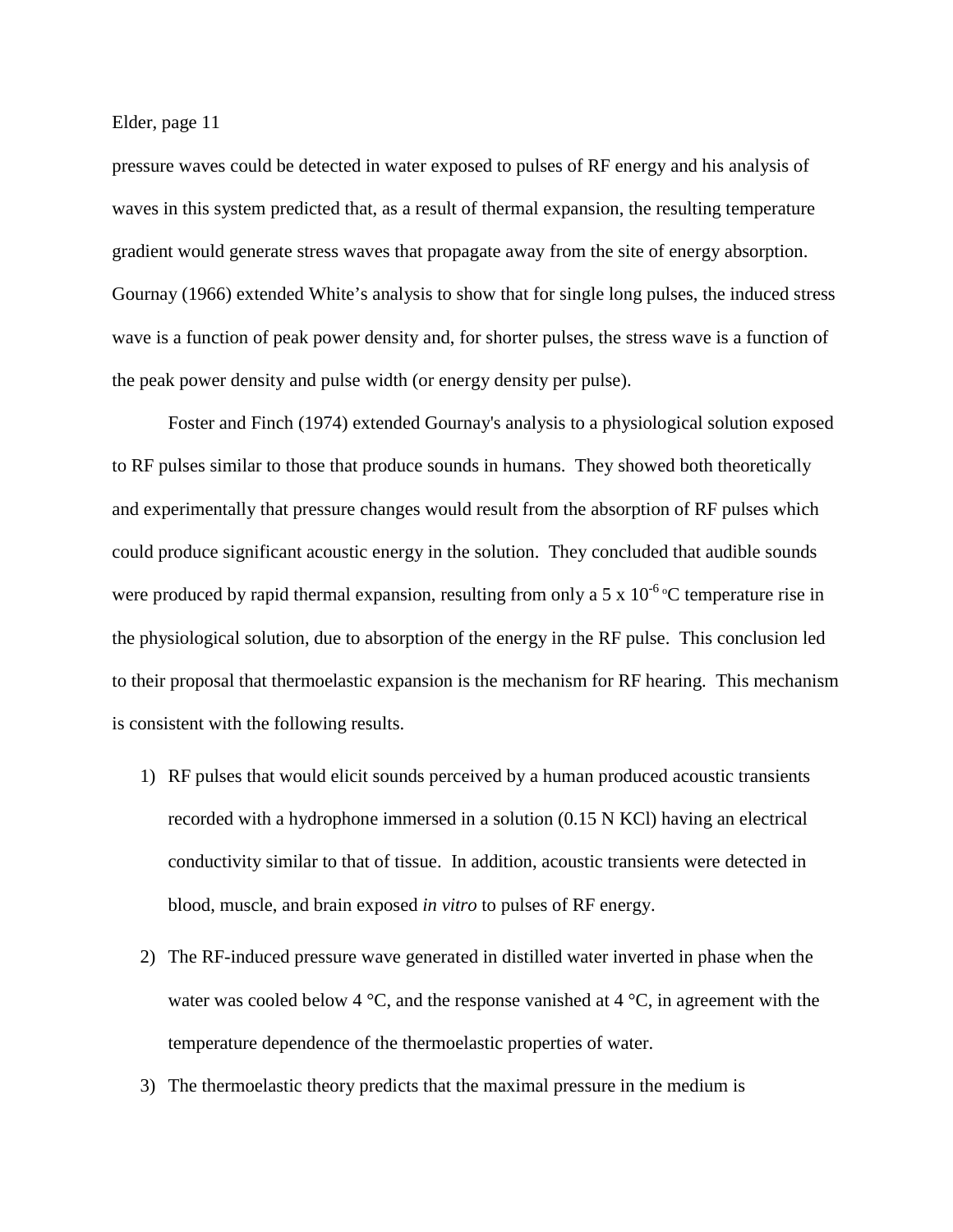4) proportional to the total energy of the pulse for short pulses and is proportional to the peak power for long pulses. The relationship between pulse width and the RF-generated acoustic transient in the KCl solution was consistent with the theory.

Based on these findings, Foster and Finch concluded that RF-induced sounds involve perception, via bone conduction, of the thermally generated sound transients caused by the absorption of energy in RF pulses. The pulse can be sufficiently brief  $(50 \mu s)$  such that the maximum increase in tissue temperature after each pulse is very small  $(<10^{-5} {}^{\circ}C)$ . The peak power intensity of the pulse, however, must be moderately intense (typically 500 to 5000  $mW/cm<sup>2</sup>$  at the surface of the head). These values are within the range of effective peak power intensities of 90-50,000 mW/cm<sup>2</sup> in the human studies shown in Table 1.

A year before the thermoelastic theory was proposed by Foster and Finch (1974), Frey and Messenger (1973) published the results of a human study that are in agreement with the theory. That is, the loudness of the RF hearing sensation in the human subjects depended upon the incident-peak-power density for pulse widths  $\langle 30 \mu s;$  for shorter pulses, their data show that loudness is a function of the total energy per pulse. The threshold dependence on pulse width reported by Chou and Guy (1979) is in agreement with the predictions of the thermoelastic mechanism. They showed that the threshold for RF hearing in guinea pigs, as measured by auditory brainstem-evoked electrical responses, is related to the incident energy per pulse for pulse widths  $\langle 30 \mu s \rangle$  and is related to the peak power for longer pulses.

The results on threshold and loudness may be summarized as follows. The energy in the first  $30 \mu s$  or so of the pulse determines the threshold and loudness levels regardless of pulse widths greater than about 30  $\mu$ s. For wider pulses (>90  $\mu$ s), loudness is related to peak power rather than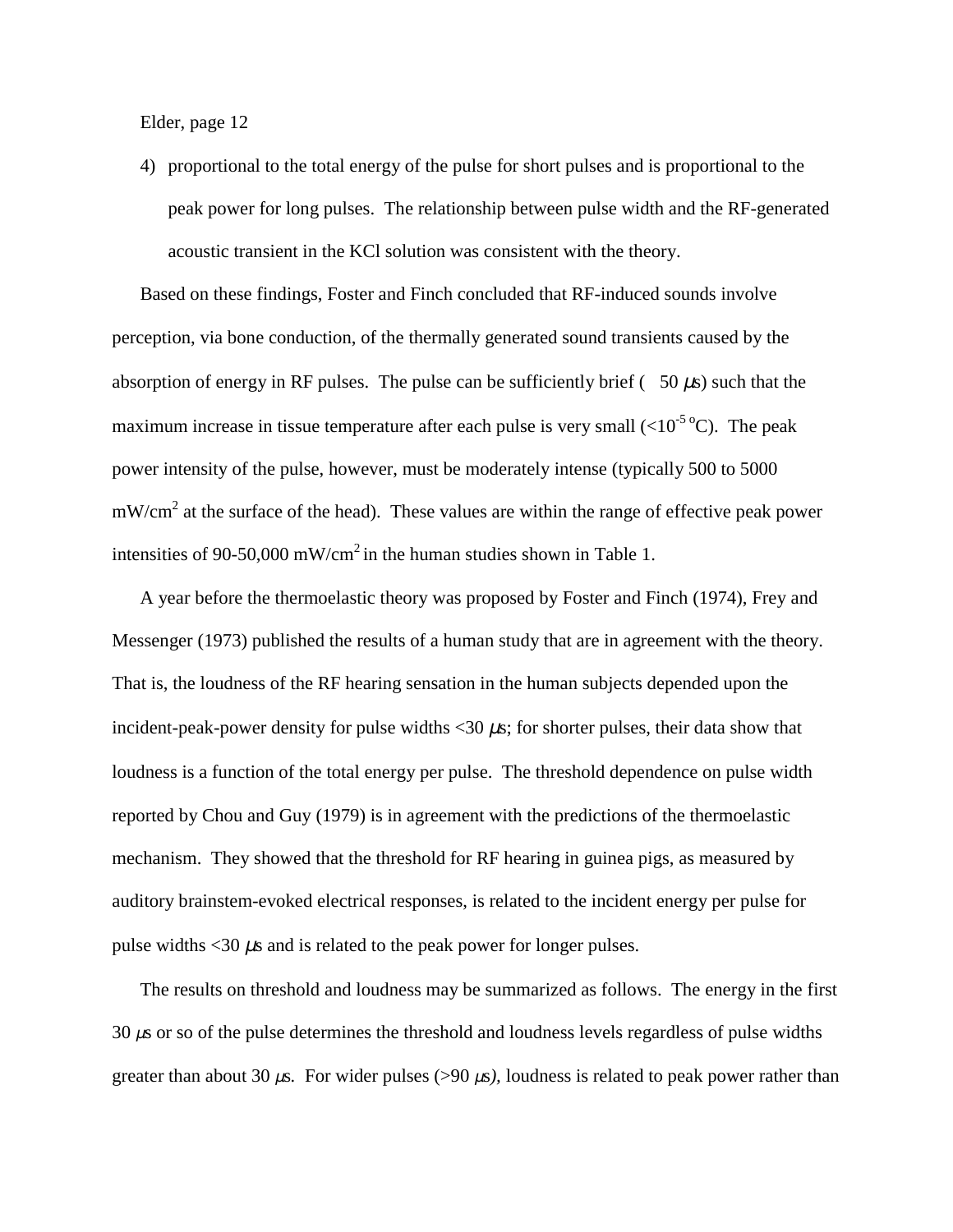energy because the energy associated with the first  $30 \mu s$  of the pulse increases directly with peak power. Thus, if sufficient energy is deposited within a 30*-*µs period, an RF-induced sound will result without regard to pulse width. And, for pulses >30 µs*,* loudness increases with an increase in peak power. Thus, the auditory response undergoes a gradual transition from an energyrelated effect at pulse widths <30  $\mu$ s to an effect dependent on peak power at pulse widths >90  $\mu$ s (Frey and Messenger, 1973; Chou and Guy, 1979).

A psychophysical experiment with 18 subjects examined the adequacy of the thermoelastic hypothesis and the perceptual qualities of RF-induced sounds (Tyazhelov et al., 1979). Audiofrequency signals were presented alternately to or concurrently with microwave pulses (see Table 1) under conditions in which the subject could adjust the amplitude, frequency, and phase of the audio signal. Long pulses  $(\sim 100 \,\mu s)$  resulted in a lower pitch of the RF sound and two subjects who had a high-frequency auditory limit of 10 kHz could not hear short RF pulses but could hear long pulses. These observations on human perception of long pulses are consistent with the results of electrophysiological responses in cats, that is, long pulses of 250 to 300 µs led to a decrease in sensitivity of high-frequency auditory responses (Lebovitz and Seaman 1977). Tyazhelov et al. (1979) concluded that the thermoelastic hypothesis adequately explained some of their findings for RF pulses of high peak power and short width  $\ll 50 \,\mu s$ ), but they questioned the applicability of the hypothesis to some observations involving near-threshold pulses of low-power, long-duration, and high-repetition rate [see Chou et al. (1982) for a critique of Tyazhelov et al. (1979)]. In a subsequent paper, Tyazhelov and colleagues suggested that the thermoelastic theory accounted for the low frequency, but not the high frequency, RF sounds (Khizhnyak et al., 1980); however, no other reports have been found that support their proposed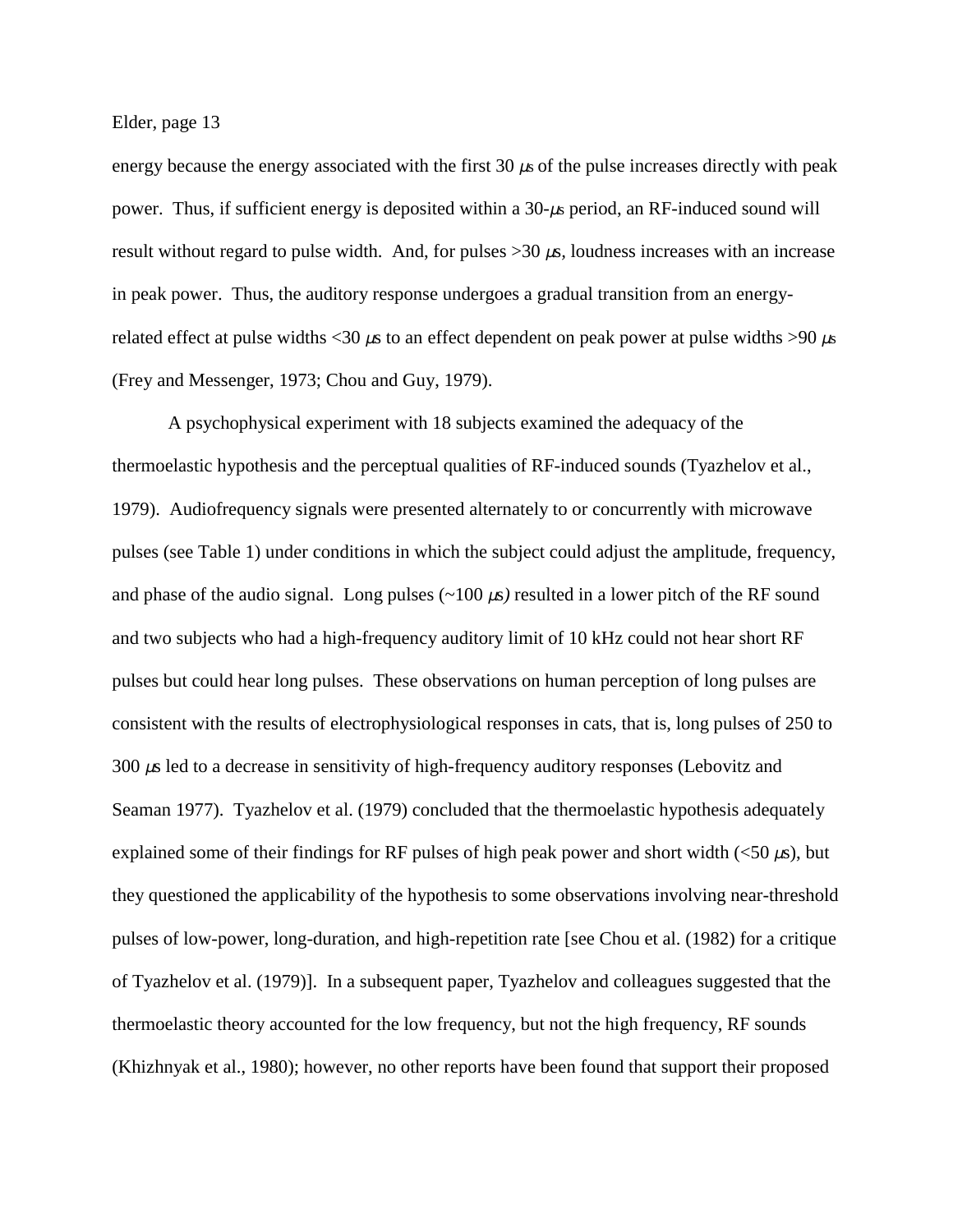model for high frequency RF sounds.

Other animal studies, in addition to those already discussed, support and extend our understanding of RF hearing and the thermoelastic mechanism. Several investigators have determined the threshold for the RF-induced auditory sensation in laboratory animals (Table 2). In cats exposed to pulses of 918- and 2450-MHz radiation, the threshold was related to the incident energy density per pulse. The cat's threshold energy density per pulse was about onehalf of the human threshold (Guy et al., 1975). The thresholds in Cain and Rissmann (1978) are in general agreement with the results in Guy et al. (1975), but a lower threshold was reported by Seaman and Lebovitz (1989). At higher frequencies between 8670 and 9160 MHz, Guy et al*.* (1975b) found that the threshold values of power density and of energy density per pulse were an order of magnitude higher than those at 918 and 2450 MHz (Table 2), but it is noted that no auditory response was obtained at the two higher frequencies unless the brain was exposed by removing part of the skull.

In guinea pigs, the threshold dependence on pulse width was found to be in agreement with the predictions of the thermoelastic expansion mechanism; that is, the threshold was related to the incident energy per pulse for short pulse widths  $\langle 30 \mu s \rangle$  and was related to the peak power for longer pulses. At the shortest pulse width (10  $\mu$ s), the threshold was about 6  $\mu$ J/g (Chou and Guy, 1979).

Chou et al. (1985) documented the dose response relationship of the auditory brainstemevoked response (BER) in rats exposed to pulses of 2450 MHz fields in circularly polarized waveguides. The results were consistent with the thermal expansion theory because the same BER response was evoked when the incident energy density or absorbed energy density per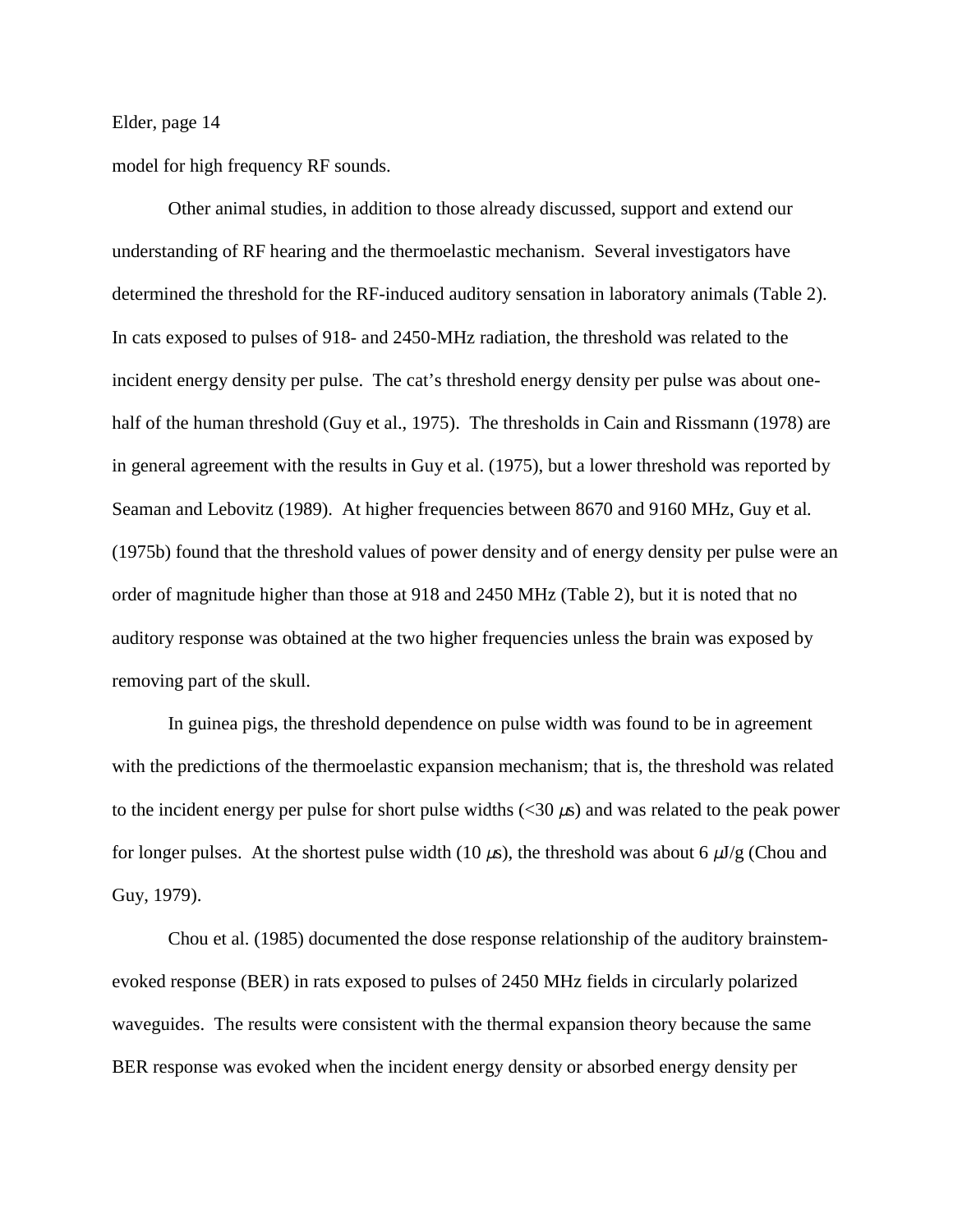pulse was the same, regardless of pulse width.

By measuring acoustic pressure waves with a miniature hydrophone transducer implanted in the brains of rats, cats and guinea pigs exposed to pulses of RF energy, Olsen and Lin (1983) confirmed earlier theoretical predictions of pressure waves in the head. In later work, Lin et al. (1988) observed that the speed of RF-induced pressure waves in the cat brain was similar to that of conventional acoustic wave propagation. These results support the thermoelastic expansion theory.

The hypothesis of Foster and Finch (1974) predicts that the RF hearing effect is related to thermoelastically induced mechanical vibrations in the head. Vibrations of this type can be produced by other means, such as by a laser pulse or by a pulsed piezoelectric crystal in contact with the skull (Chou et al., 1976). Frey and Coren (1979) used a holographic technique to test whether the skull and the tissues of the head of an animal have the predicted vibrations when exposed to a pulsed RF field. No displacements were recorded, but a subsequent paper by Chou et al. (1980) demonstrated that the holographic technique used by Frey and Coren (1979) did not have the sensitivity to detect displacements related to vibrations from microwave-induced thermoelastic expansion in biological tissues.

Wilson *et al.* (1980) described an autoradiographic technique in which  $\int_1^{14}C_1^2$ -deoxy-Dglucose was used to map auditory activity in the brain of rats exposed to acoustic stimuli and to pulsed- and continuous-wave radiation. With this technique, *in vivo* determination of metabolic activity (i.e., glucose utilization and associated functional activity in the brain) can be visualized. Prior to exposure to the acoustic stimuli or to microwaves, one middle ear was ablated to block detection of sound waves in one side of the head. The expected bilateral asymmetry of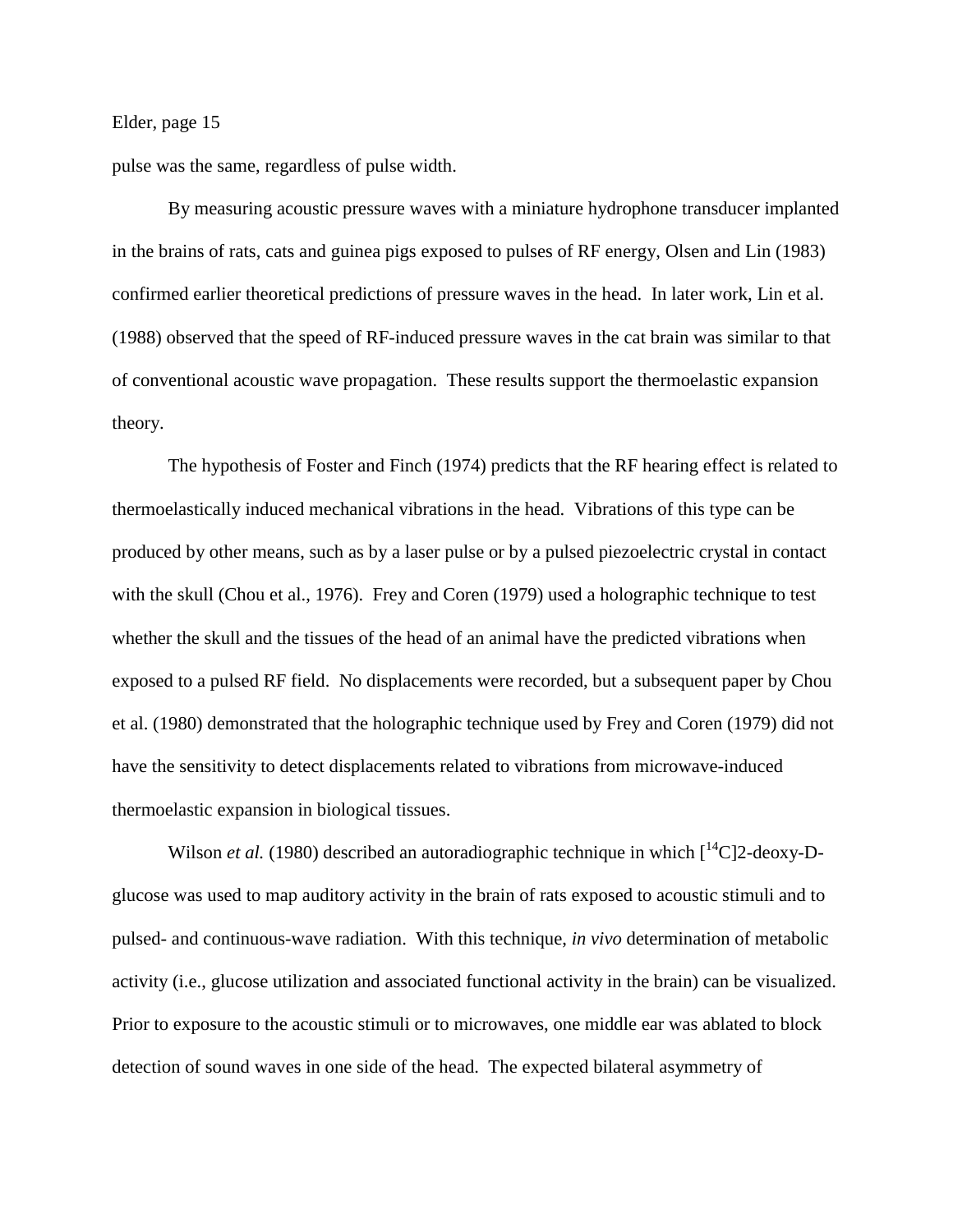radioactive tracer uptake in the auditory system of rats exposed to acoustic clicks or weak background noise was demonstrated. In contrast, a symmetrical uptake of tracer was found in the brain of animals exposed to pulsed radiation. These autoradiographic results confirmed the finding that RF hearing does not involve the middle ear (Frey, 1961; Chou and Galambos, 1979). Unexpectedly, Wilson et al. (1980) found similar patterns of radioactive tracer uptake in the auditory system of rats exposed to continuous wave radiation and to pulsed radiation. These results with a continuous wave field, however, have not been independently replicated and there are no known reports of continuous wave signals causing RF-induced sound in humans or experimental animals.

In summary, evidence from both human and laboratory animal studies indicates that thermoelastic expansion is the mechanism that explains the RF hearing phenomenon. The evidence includes measurements of acoustic transients in water, physiological (KCl) solution, and tissues (Foster and Finch, 1974) as well as in muscle-simulating materials (Olsen and Hammer, 1980); the relationship of the threshold value to pulse duration (Foster and Finch,1974; Frey and Messenger, 1973; Chou and Guy, 1979); the characteristics of the RF-induced cochear microphonics in laboratory animals (Chou et al., 1975, 1977) and calculations of the fundamental frequencies in the human head (Lin 1978; Chou et al., 1977) that correlate well with the perception of high frequency sounds in the kHz range.

#### **SIGNIFICANCE OF RF HEARING**

 The potential for human exposure to pulsed fields that could induce RF hearing raises two questions in regard to the significance of the effect. One, what is the psychological impact of RF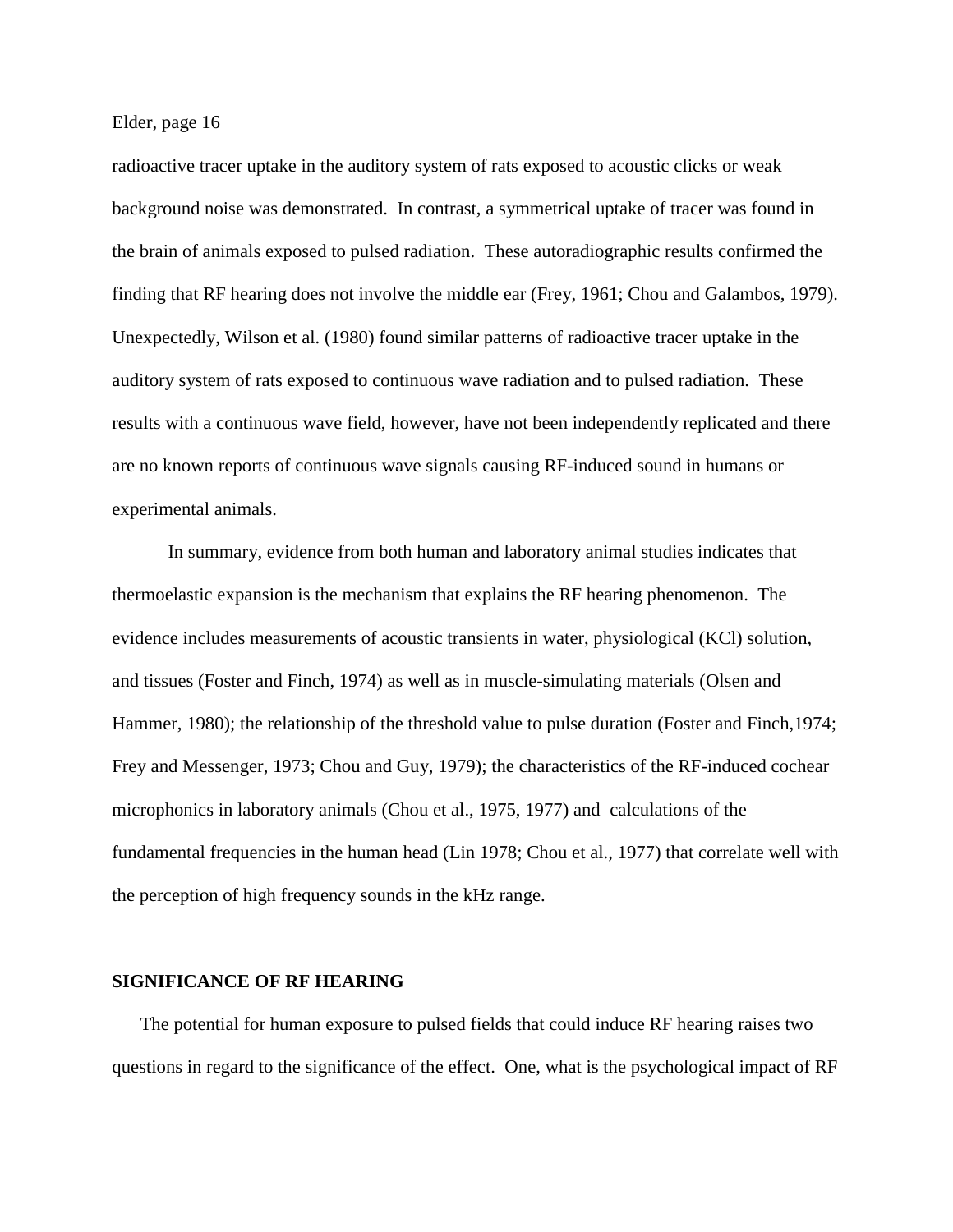l

sounds? Two, aside from the perception of sounds, what is the physiological significance of exposure to pulsed RF radiation at intensities at and above the threshold for hearing?

 The perception of RF sounds at threshold exposure levels is considered to be a biological effect without a health effect and, therefore, is not an adverse effect.<sup>1</sup> This conclusion is based on the following points. The sounds associated with RF hearing are not unusual but are similar to other common sounds such as a click, buzz, hiss, knock or chirp (see Table 1). Furthermore, RF hearing can be characterized as the perception of subtle sounds because, in general, a quiet environment is required for the sounds to be heard. It was noted in this review that most of the human subjects in the studies listed in Table 1 used earplugs to create conditions sufficiently quiet to hear RF sounds. The apparent location of the sounds, however, may vary from within, behind or above the head. Under some exposure situations that may lead to prolonged periods of RF sounds, the sounds might become an annoyance but our knowledge of the effective exposure conditions is sufficient to develop measures to eliminate RF sounds determined to be annoying. One solution is to move farther away from the source. A review of the human studies in Table 1 reveals that most of the studies were done in laboratory settings in which the subjects were a few feet from the RF antenna. In three of the four field studies, the distance of the subjects from the radar ranged from about six feet up to several hundred feet. Such close proximity was needed to achieve the effective, moderately high, peak power intensities ranging from 90-50,000 mW/cm2 (see Table 1). This information on distance and effective exposure levels indicates that anyone

 $<sup>1</sup>$  An adverse effect is a biological effect characterized by a harmful change in health. For example, such changes can</sup> include organic disease, impaired mental function, behavioral dysfunction, reduced longevity, and defective or deficient reproduction. Adverse effects do not include: 1. Biological effects without a health effect. 2. Changes in subjective feelings of well-being that are a result of anxiety about RF effects or impacts of RF infrastructure that are not related to RF emissions. 3. Indirect effects caused by electromagnetic interference with electronic devices. These indirect effects are covered by other standards. (This definition was developed by the IEEE CES SCC28/SC4 Revision Working Group.)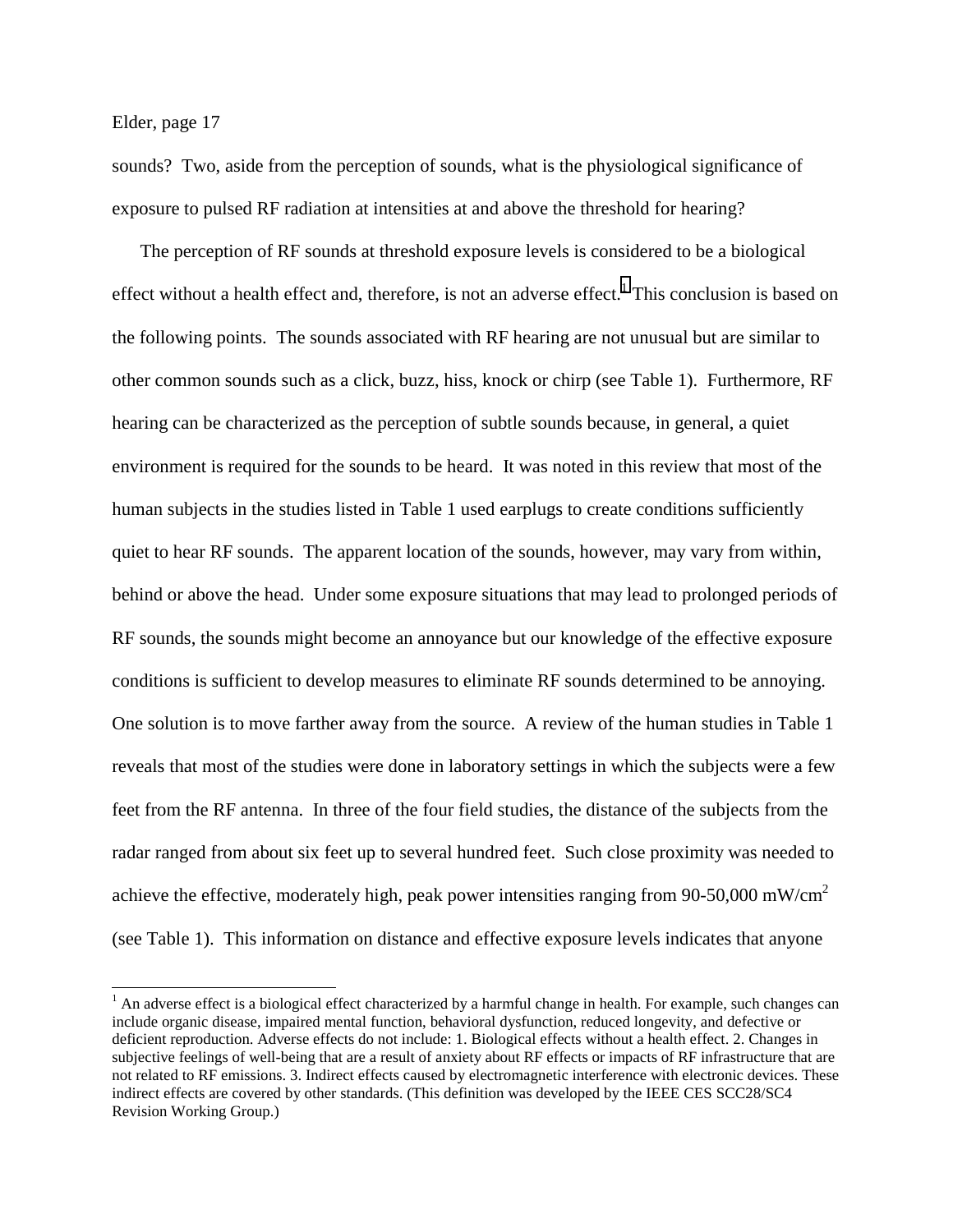reporting RF hearing would be relatively close to a pulsed source operating in the 216 –10,000 MHz range (Table 1). If it is not possible to increase the distance from the source, remediation measures could include metal shielding and changes in the operating procedure of the RF device.

 Aside from the perception of sound, it is important to address the physiological significance of exposure to RF pulses at the threshold for hearing. One approach is to compare the magnitude of the pressure of the RF-induced acoustic wave in the head to pressures from other sources. Based on calculated pressures resulting from the absorbed energy of 915-MHz pulses in human head models, Watanabe et al. (2000) found the RF-induced pressure at the hearing threshold to be only 0.18 Pa. This threshold value is more than 42,000X lower than ultrasound-induced pressure (7700 Pa, spatial peak temporal average) during medical diagnosis, which includes exposure of the fetus; the factor would be much greater if the comparison was to the higher spatial peak temporal power of the ultrasound pulses. Another comparison shows that the pressure at the RF hearing threshold is 1,000,000X lower than the pressures at the surface of the brain that produce changes in the EEG and moderate brain damage (1.5 X  $10^5$  Pa and 3 X  $10^5$  Pa, respectively) based on studies of traumatic head injury (see Raslear et al., 1993, p. 476). When compared to pressures exerted by medical ultrasound exposure and traumatic injury, it is highly unlikely that the RF hearing effect at the threshold level is hazardous with regard to the strength of the pressure waves, the dominant force in comparison to electrostrictive force and radiation pressure (see Guy et al., 1975; Gandhi and Riazi, 1986). The comparison with ultrasound pressures suggests that RF-induced pressures would have to be several orders of magnitude greater than the pressure at the hearing threshold to cause adverse effects.

Very high intensity RF pulses will induce adverse effects such as convulsions and a state of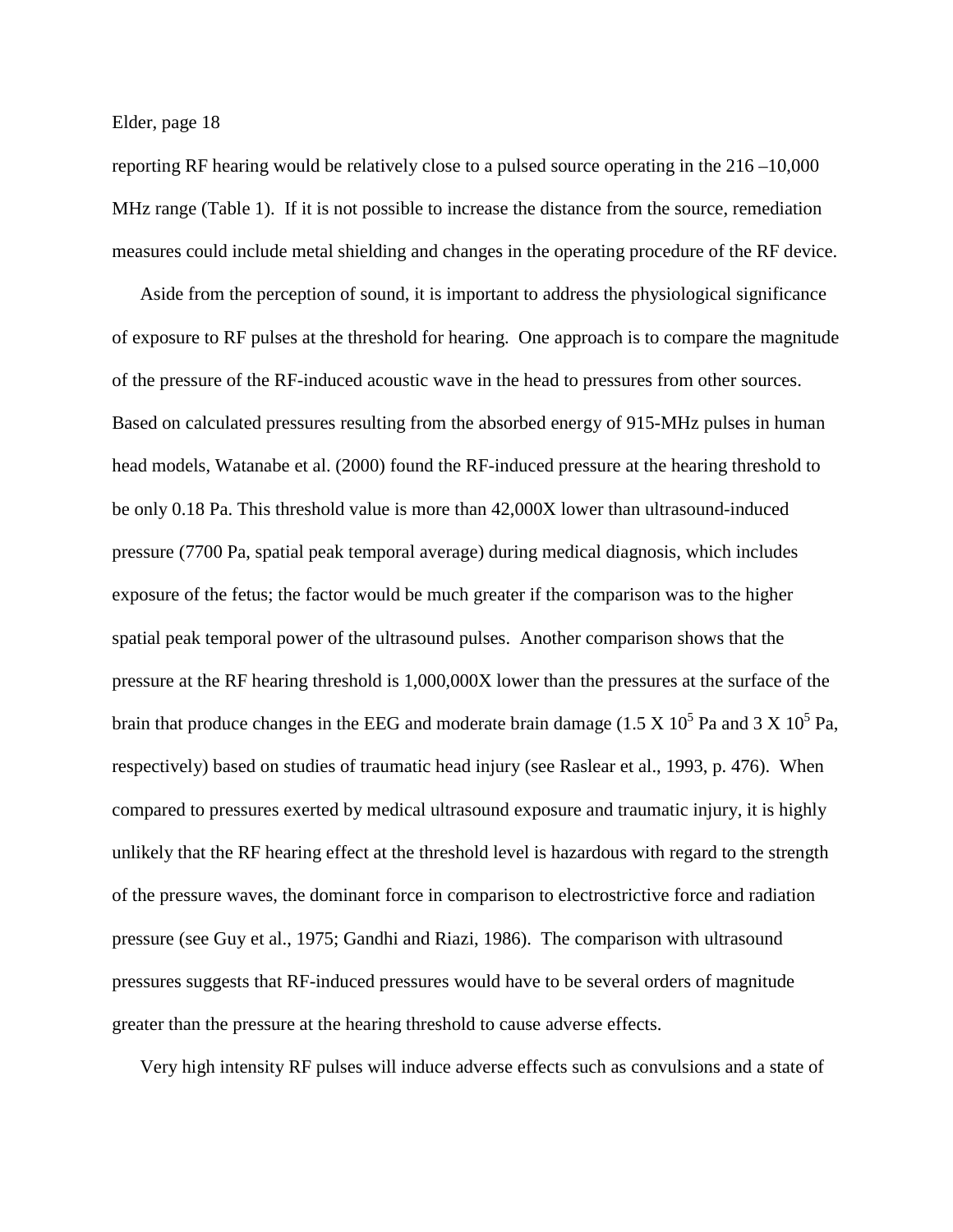unconsciousness (stun effect) as demonstrated by Guy and Chou (1982). These authors determined the threshold for these effects in rats exposed to a single, high intensity, 915-MHz pulse that caused an elevation in brain temperature of 8  $^{\circ}$ C resulting in petit or grand mal seizures lasting for one minute after exposure, followed by a four-to-five-minute unconscious state. The brain temperature returned to normal within five minutes after exposure and the animals began moving when the brain temperature returned to within  $1^{\circ}$ C of normal. Limited histopathological examination of four exposed rats revealed significant changes including neuronal demyelination at one day after exposure and brain swelling at one month after exposure. The threshold for the stun effect was 680 J, regardless of peak power and pulse width, or about 28 kJ/kg, expressed in terms of peak specific absorption. The stun threshold, a clearly adverse effect, is about 100,000X higher than the thresholds for auditory responses in rats (5-180 mJ/kg) and humans (16 mJ/kg) (Guy et al., 1975).

 Small but significant changes in the otoacoustic emissions from the cochlea may serve as an indicator of outer hair cell subclinical or clinical pathology. A recently published paper found no functional changes in otoacoutic emissions of RF-exposed rats at average SARs in the head of 0.2 (950 MHz) and 1 W/kg (936 and 950 MHz) (Marino et al., 2000). Although the field was not pulsed and RF sounds would not occur, this report is important because it addresses potentially functional effects in the auditory system of exposed animals.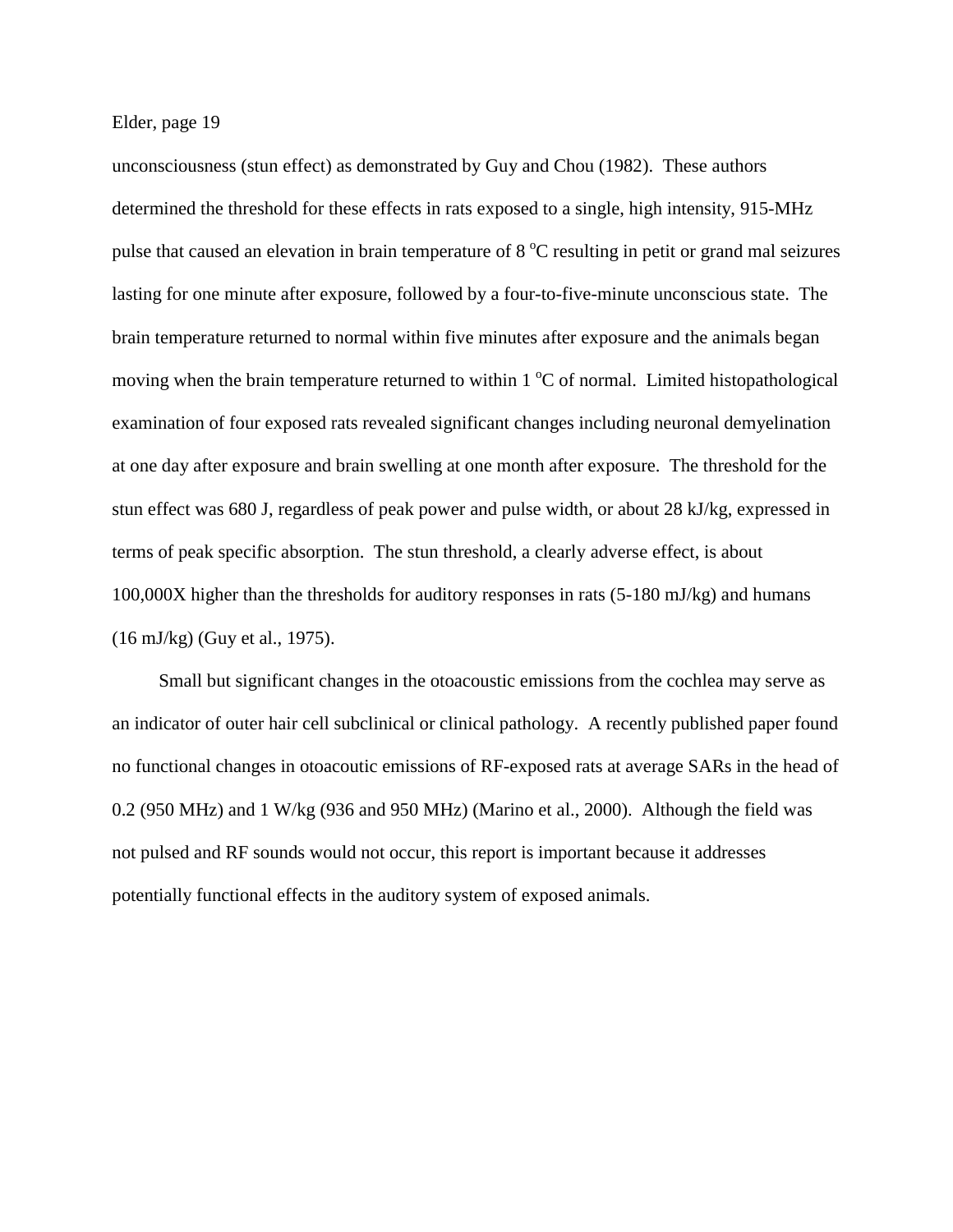#### **CONCLUSIONS**

Human perception of pulses of RF radiation is a well-established phenomenon that is not an adverse effect. RF-induced sounds are similar to other common sounds such as a click, buzz, hiss, knock or chirp. Furthermore, the phenomenon can be characterized as the perception of subtle sounds because, in general, a quiet environment is required for the sounds to be heard.

The detection of RF-induced auditory sensations is similar to acoustic sound detection once the cochlea is stimulated; however, the site of conversion from RF to acoustic energy is peripheral to the cochlea. To hear the sounds, individuals must be capable of hearing highfrequency acoustic waves in the kHz range and the exposure to pulsed RF fields must be in the MHz range. The effective radiofrequencies reported in the literature range from 216 to 10,000 MHz.

The hearing phenomenon depends on the energy in a single pulse and not on average power density. Guy et al. (1975) found that the threshold for RF-induced hearing of pulsed 2450-MHz radiation was related to an energy density of 40  $\mu$ J/cm<sup>2</sup> per pulse, or energy absorption per pulse of  $16 \mu J/g$ .

The thermoelastic expansion theory explains the phenomenon, that is, audible sounds are produced by rapid thermal expansion, resulting from only a 5 x  $10^{-6}$ °C temperature rise in tissue due to absorption of the energy in the RF pulse. The experimental weight-of-evidence does not support direct stimulation of the central nervous system by RF pulses. No published reports support the suggestion by Tyazhelov et al. (1979) that the theory does not explain all characteristics of RF hearing.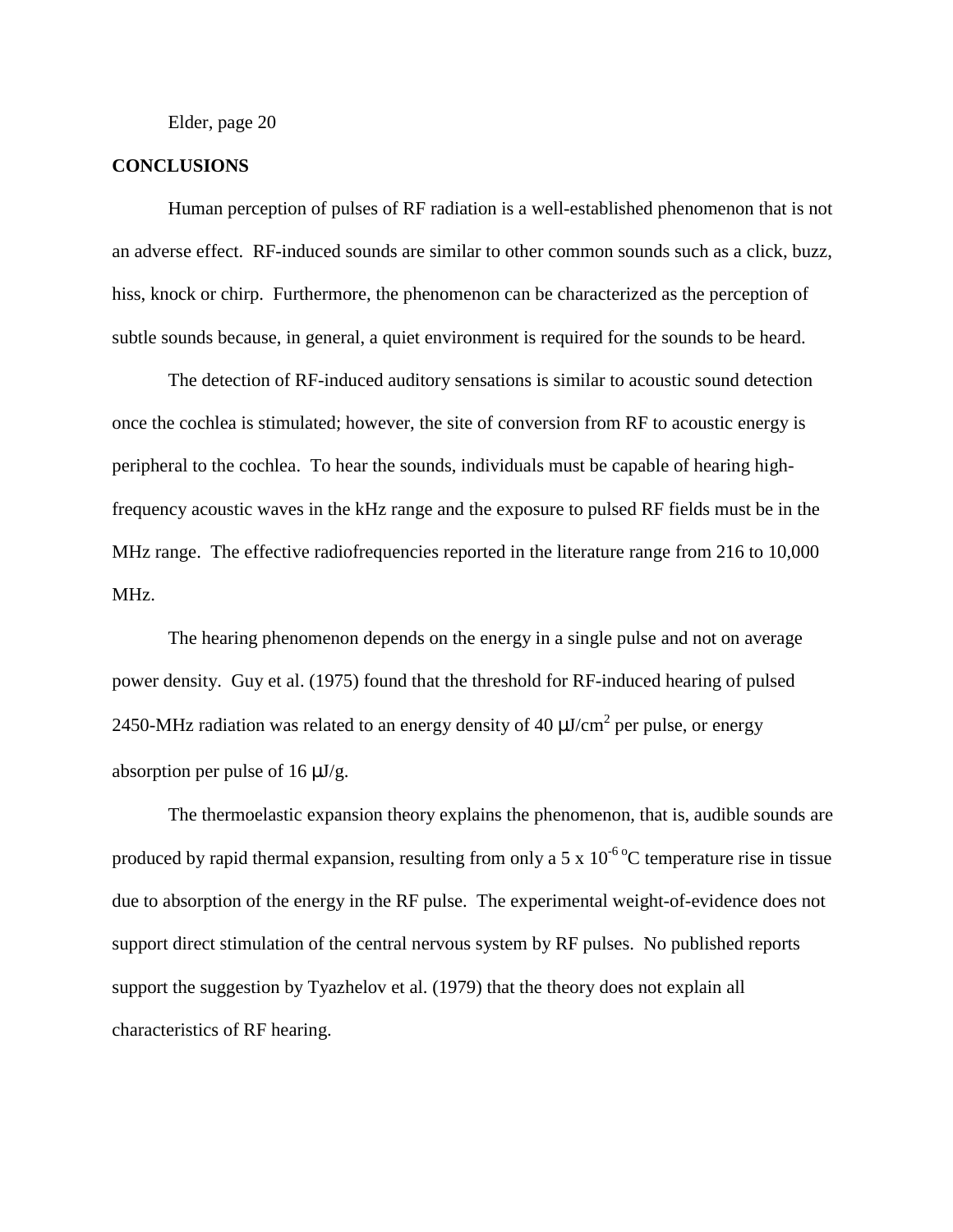A comparison with routine ultrasound pressures during medical diagnosis, including exposure of the fetus, suggests that RF-induced pressures more than about five orders of magnitude greater than the pressure at the hearing threshold would be unlikely to cause significant biological effects.

#### **REFERENCES**

- Airborne Instruments Laboratory. 1956. An Observation on the Detection by the Ear of Microwave Signals. Proceedings of the IRE 44:2A.
- Cain, CA, Rissmann, WJ. 1978. Mammalian Auditory Responses to 3.0 GHz Microwave Pulses. IEEE Trans. Biomed. Eng., BME-25:288-293.
- Chou, CK, Galambos, R, Guy, AW, Lovely, RH. 1975. Cochlear Microphonics Generated by Microwave Pulses. J. Microwave Power, 10:361-367.
- Chou, CK, Guy, AW, Galambos, R. 1976. Microwave-Induced Auditory Response: Cochlear Microphonics. In: Biological Effects of Electromagnetic Waves, Vol. 1, C.C. Johnson and M.L. Shore, eds. HEW Publication (FDA) 77-8010, Rockville, Maryland. pp 89-103.
- Chou, CK, Guy, AW, Galambos, R. 1977. Characteristics of Microwave-Induced Cochlear Microphonics. Radio Sci., 12(6):221-227.
- Chou, CK, Guy, AW. 1979. Microwave-Induced Auditory Responses in Guinea Pigs: Relationship of Threshold and Microwave-Pulse Duration. Radio Sci., 14(6S):193-197.
- Chou, CK, Galambos, R. 1979. Middle-Ear Structures Contribute Little to Auditory Perception of Microwaves. J. Microwave Power, 14:321-326.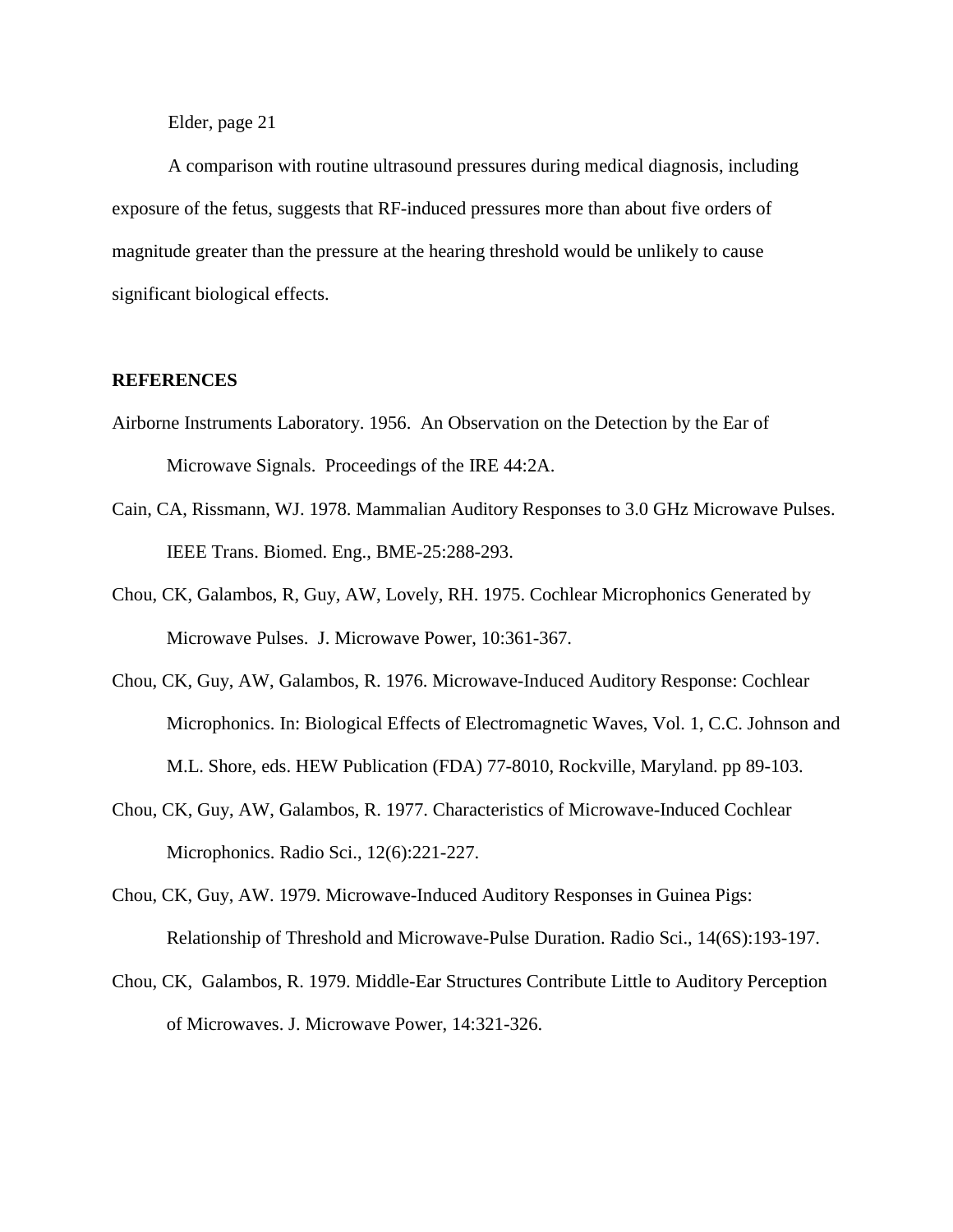- Chou, CK, Guy, AW, Foster, KR Galambos, R, Justesen, DR. 1980. Holographic Assessment of Microwave Hearing. Science, 209:1143-1144.
- Chou, CK, Guy, AW, Galambos, R. 1982 Auditory Perception of Radio-Frequency Electromagnetic Fields. J. Acoust. Soc. Am., 71(6):1321-1334.
- Chou, CK, Yee, KC, Guy, AW. 1985. Auditory Response in Rats Exposed to 2,450 MHz Electromagnetic Fields in a Circularly Polarized Waveguide. Bioelectromagnetics, 6:323-326.
- Constant, PC, Jr. 1967. Hearing EM Waves. Digest of the Seventh International Conference on Medical and Biological Engineering, B. Jacobson, ed. Department of Medical Engineering, Karolinska Institute, Stockholm, Sweden. P. 349.
- Elder, JA 1984. Special Senses. In: Biological Effect of Radiofrequency Radiation, Elder, J.A., Cahill, D.R., editors. U.S. Environmental Protection Agency (EPA-600/8-83-026F), 1984, pp 5-64 – 5-78. (Available as Report No. PB 85-120-848 from National Technical Information Service, Springfield, VA.)
- Foster, KR, Finch, ED. 1974. Microwave Hearing: Evidence for Thermoacoustic Auditory Stimulation by Pulsed Microwaves. Science, 185:256-258.
- Frey, AH. 1961. Auditory System Response to Radio Frequency Energy. Aerospace Med., 32:1140-1142.
- Frey, AH. 1962. Auditory System Response to Radio Frequency Energy. Aerospace Med., 32:1140-1142.
- Frey, AH. 1963. Some Effects on Human Subjects of Ultra-High-Frequency Radiation. Am. J. Med. Electron. 2:28-31.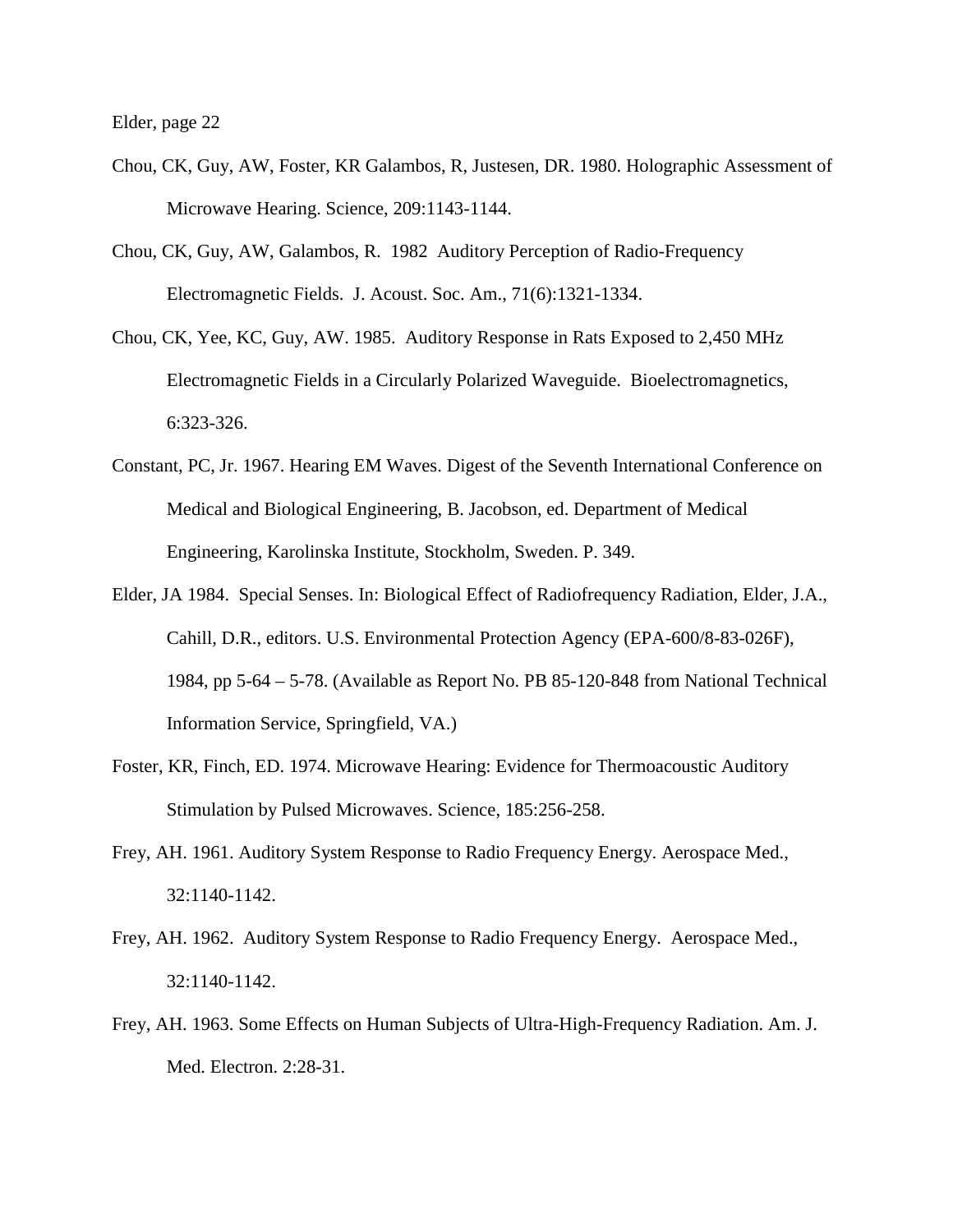- Frey, AH. 1967. Brain Stem Evoked Responses Associated with Low-Intensity Pulsed UHF Energy. J. Appl. Physiol., 23:984-988.
- Frey, AH, Eichert, ES. 1985. Psychophysical Analysis of Microwave Sound Perception. J. Bioelectricity 4:1-14.
- Frey, AH, Messenger, R. 1973. Human Perception of Illumination with Pulsed Ultrahigh-Frequency Electromagnetic Energy. Science, 181:356-358.
- Frey, AW and Coren, E. 1979. Holographic Assessment of Hypothesized Microwave Hearing Mechanism. Science 206:232-234.
- Gandhi, OP, Riazi, A. 1986. Absorption of Millimeter Waves by Human Beings and Its Biological Implications. IEEE Transactions on Microwave Theory and Techniques MTT-34: 228-235.
- Gournay, LS. 1966. Conversion of Electromagnetic to Acoustic Energy by Surface Heating. J. Acous. Soc. Amer. 40:1322-1330.
- Guy, AW, Chou, CK. 1982. Effects of High-Intensity Microwave Pulse Exposure of Rat Brain. Radio Science 17(5S):169S-178S.
- Guy, AW, Chou, CK, Lin JC, Christensen D. 1975. Microwave-Induced Acoustic Effects in Mammalian Auditory Systems and Physical Materials. Ann. N.Y. Acad. Sci. 247:194- 215.
- Ingalls, CE. 1967. Sensation of Hearing in Electromagnetic Fields. NY State J. Medicine 67:2992-2997.
- Khizhnyak, EP, Shorokhov VV, Tyazhelov, VV. 1980. Two Types pf Microwave Auditory Sensation and Their Possible Mechanism. In: Proceedings of the URSI Symposium,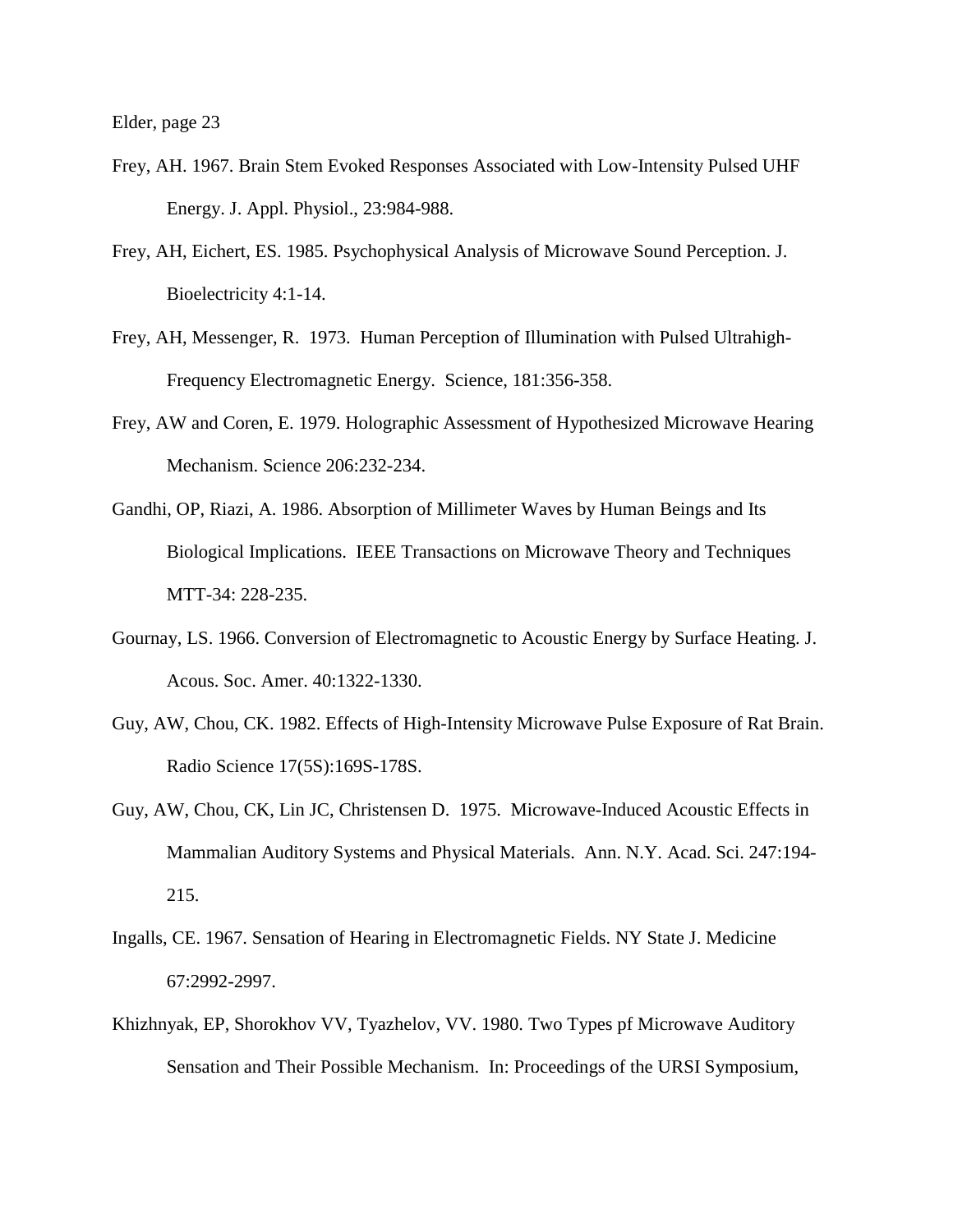Ondes Electromagnetiques et Biologie (Electromagnetic Waves and Biology), A. Berteaud and B. Servantie, editors, Jouy en Josas, pp. 101-103.

- Lebovitz, RM, Seaman, RL. 1977a. Microwave Hearing: The Response of Single Auditory Neurons in the Cat to Pulsed Microwave Radiation. Radio Sci., 12(6S) 229-236.
- Lebovitz, RM, Seaman RL. 1977b. Single Auditory Unit Responses to Weak, Pulsed Microwave Radiation. Brain Research 126:370-375.
- Lin, JC. 1977. Theoretical Calculation of Frequencies and Thresholds of Microwave-Induced Auditory Signals. Radio Sci. 12(6S):237-242.
- Lin, JC. 1978. Microwave Auditory Effects and Applications. Charles C. Thomas, Springfield, Illinois, 221 pages.
- Lin, JC. 1989. Pulsed Radiofrequency Field Effects in Biological Tissues. In Electromagnetic interaction with Biological Systems, J.C. Lin, editor, Plenum Press, NY, pp 165-177.
- Lin, JC. 1990. Auditory Perception of Pulsed Microwave Radiation. In Biological Effects and Medical Applications of Electromagnetic Energy, O.P. Gandhi, editor, Prentice Hall, Englewood Cliffs, NJ, Chapter 12, pp 275-318.
- Lin, JC. 2001. Hearing Microwaves: The Microwave Auditory Phenomenon. IEEE Antennas and Propagation Magazine,43:166-168.
- Lin, JC, Su, JL, Wang, Y. 1988. Microwave-Induced Thermoelastic Pressure Wave Propagation in the Cat Brain. Bioelectromagnetics 9:141-147.
- Marino, C, Cristalli, G, Galloni, P, Pasqualetti, P, Piscitelli, M, Lovisolo, GA. 2000. Effects of Microwaves (900 MHz) on the Cochlear Receptor: Exposure Systems and Preliminary Results. Radiation and Environmental Biophysics 39:131-136.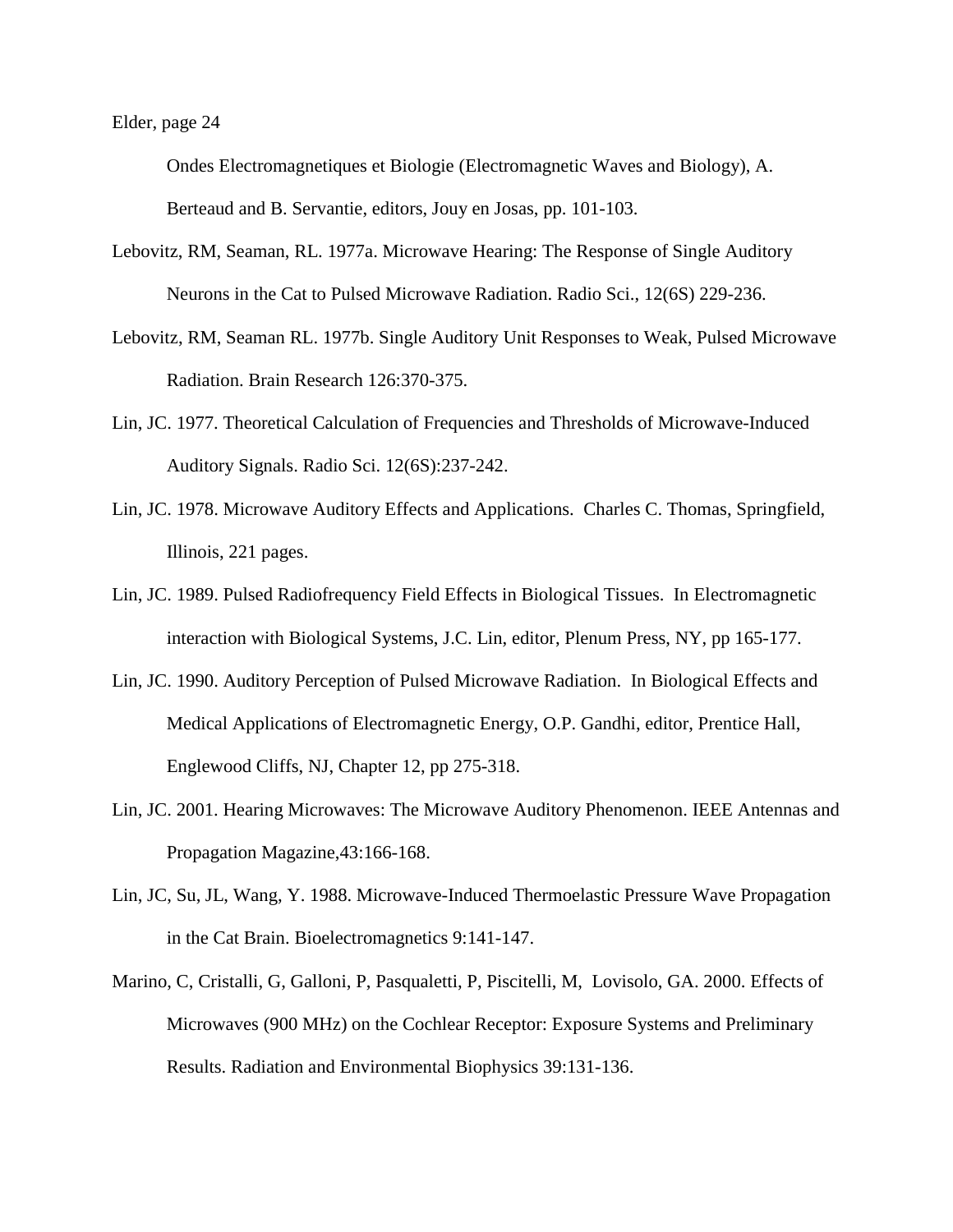- Olsen, RG, Hammer WC. 1980. Microwave-Induced Pressure Waves in a Model of Muscle Tissue. Bioelectromagnetics 1:45-54.
- Olsen, RG, Lin, JC. 1983. Microwave-Induced Pressure Waves in Mammalian Brains. IEEE Transactions on Biomedical Engineering BME-30:289-294.
- Postow, E, Swicord, ML. 1996. Modulated Fields and "Window" Effects. In Handbook of Biological Effects of Electromagnetic Fields, C. Polk and E. Postow, editors, CRC Press, Boca Raton, FL, pp 542-545.
- Raslear, TG, Akyel, Y, Bates, F, Belt, M, Lu, ST. 1993. Temporal Bisection in Rats: The Effects of High-Peak-Power Pulsed Microwave Irradiation. Bioelectromagnetics 14:459-478.
- Rissmann, WJ, Cain, CA. 1975. Microwave Hearing in Mammals. Proc. Natl. Elec. Cong., 30:239-244.
- Seaman, RL, Lebovitz RM. 1989. Thresholds of Cat Cochlear Nucleus Neurons to Microwave Pulses. Bioelectromagnetics 10:147-160.
- Sommer, HC, von Gierke, HE. 1964. Hearing Sensations in Electric Fields. Aerospace Med., 35:834-839.
- Taylor, EM, Ashleman, BT. 1974. Analysis of Central Nervous System Involvement in the Microwave Auditory Effect. Brain Res. 74:201-208.
- Tyazhelov, VV, Tigranian, RE, Khizhniak, EO, Akoev, IG. 1979. Some Peculiarities of Auditory Sensations Evoked by Pulsed Microwave Fields. Radio Sci., 14(6S):259-263.
- Watanabe, Y, Tanaka, T, Taki, M, Watanabe, S. 2000. FDTD Analysis of Microwave Hearing Effect. IEEE Transactions on Microwave Theory and Techniques, 49:2126-2132.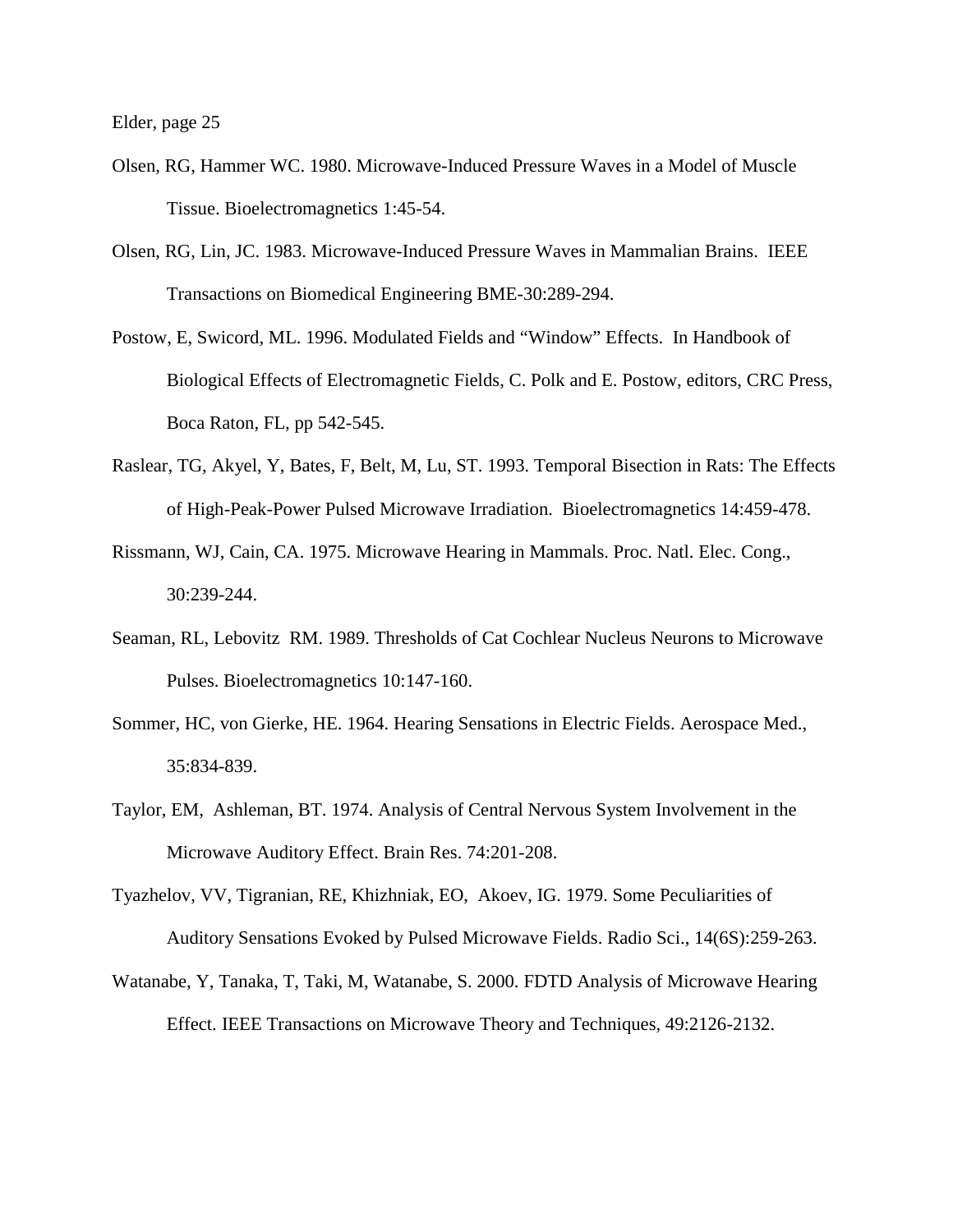- Wilson, BS, Zook, JM, Joines, WT, Casseday JH. 1980. Alterations in Activity at Auditory Nuclei of the Rat Induced by Exposure to Microwave Radiation: Autoradiographic Evidence Using [14C]2-Deoxy-D-Glucose. Brain Res., 187:291-306.
- White, RM. 1963. Generation of Elastic Waves by Transient Surface Heating. J. Applied Physics, 34:3559-3567.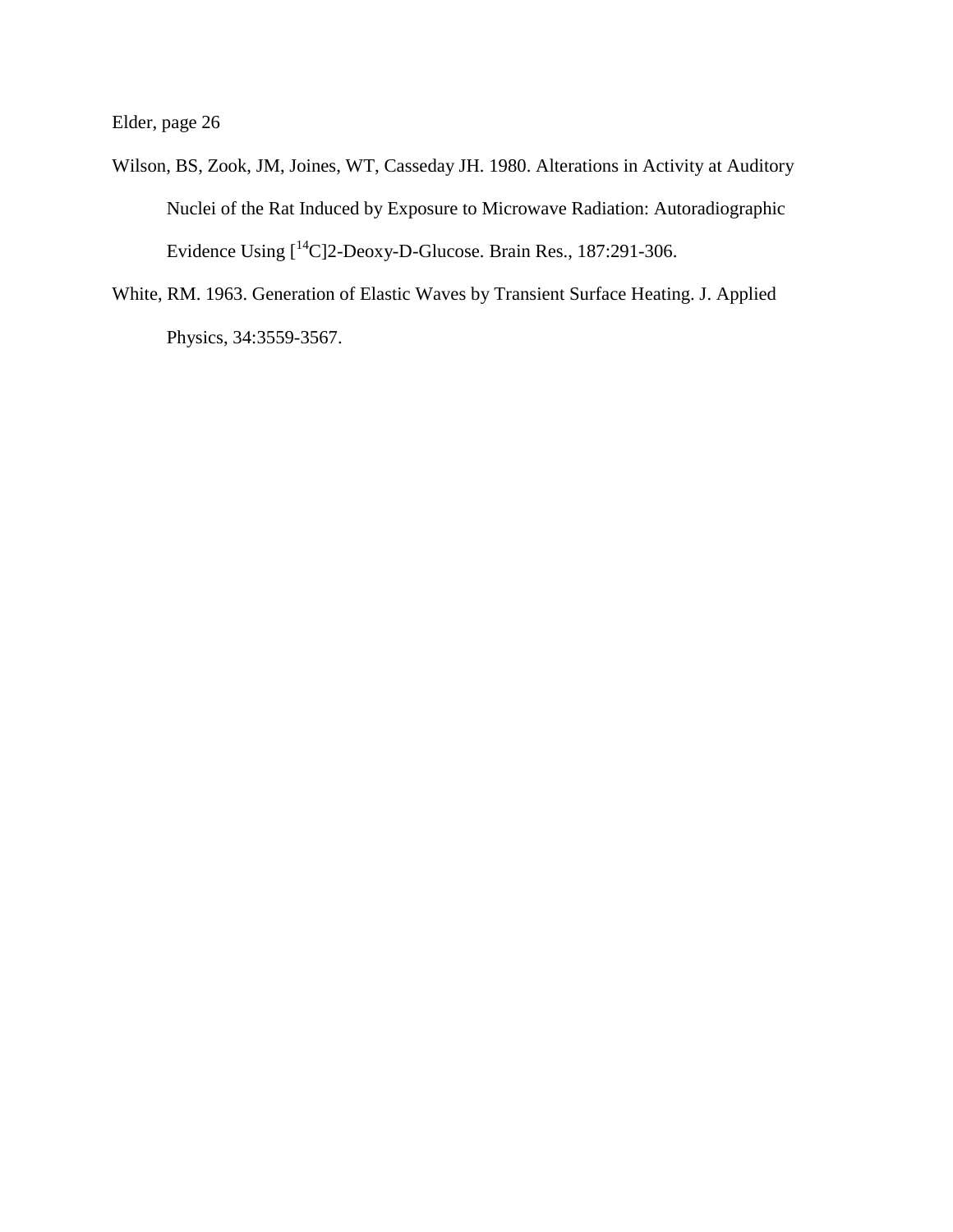| Frequency<br>Pulse<br><b>Energy Density</b><br>Pulse<br>Peak Power<br>Av. Power<br>Number<br>Per Pulse<br>of<br>(MHz)<br>Repetition<br>Width<br>Density<br>Noise Level<br>Reference<br>Effect<br>Density<br>Comment<br>(mW/cm <sup>2</sup> )<br>Rate $(s^{-1})$<br>(mW/cm <sup>2</sup> )<br>$(\mu J/cm^2)$<br>Subjects<br>(dB)<br>(us)<br>$\overline{2}$<br>Not<br>1,300<br>$\overline{600}$<br>(peak power<br>Airborne Instruments Lab (1956)<br>RF hearing: heard<br>$\sim 0.5$ MW)<br>given<br>repetition rate of radar<br>as "high frequency<br>components"<br>8<br>0.5<br>5<br>2500<br>12.5<br>Cain and Rissmann (1978);<br>Threshold<br>3,000<br>0.006<br>45 (+plastic<br>RF hearing:<br>225-2,000<br>$0.001 - 0.01$<br>$2.3 - 20.0$<br>10<br>foam earmuffs)<br>Rissmann and Cain (1975)<br>Values<br>"distinct"<br>15<br>300-1,000<br>0.002-0.007<br>$4.5 - 15.0$<br>clicks<br>$<$ 100-1.000<br>$1 - 2$<br>2,500-50,000<br>Constant (1967)<br>RF hearing:<br>3<br>3,000<br>5<br>40<br>5<br>buzz heard<br>$<$ 100-1,000<br>$1 - 2$<br>2,500-50,000<br>6,500<br>at PRR $>100$ ;<br>individual<br>pulses heard<br>at PRR<100<br>3,000<br>$<$ 100-1,000<br>10,000-100,000<br>5<br>No auditory response<br>0.5<br>5<br>6,500<br>$<$ 100-1,000<br>0.5<br>10,000-100,000<br>No auditory<br>5<br>$0.5 - 2$<br>Response<br>9,500<br>$<$ 100-1.000<br>2,500-100,000<br>$\overline{4.0}$<br>70-90 (+ear)<br>RF hearing: "buzz,<br>Threshold<br>216<br>670<br>Frey (1962,1963)<br>Not<br>27<br>clicking, hiss, or<br>125<br>425<br>263<br>1.0<br>stopples)<br>values<br>given<br>knocking"<br>425<br>27<br>250<br>271<br>1.9<br>27<br>229<br>3.2<br>425<br>500<br>$27\,$<br>254<br>7.1<br>425<br>1,000<br>25<br>70-90 (+ear<br>No auditory<br>8,900<br>400<br>2.5<br>25,000<br>Frey (1962)<br>stopples)<br>Response<br>$\overline{3}$<br>RF hearing: Matched<br>Subjects<br>1,200<br>$12.5 -$<br>< 0.5<br>Frey and Eichert (1985)<br>RF sound to 4.8 kHz<br>50<br>were<br>acoustic sounds<br>trained<br>musicians<br>RF hearing:<br>$\overline{4}$<br>50<br>10<br>370<br>0.19<br>Frey and Messenger (1973)<br>1,245<br>"buzzing sound"<br>50<br>70<br>90<br>0.32<br>1,245<br>RF hearing: "clicks,<br>$\mathfrak{Z}$<br>1,250-40,000<br>Threshold<br>2<br>2,450<br>$1 - 32$<br>0.1<br>$40*$<br>45<br>Guy et al. (1975)<br>chirps"<br>values |  | <b>Exposure Conditions</b> |  |  |  |  |  |  |  |
|---------------------------------------------------------------------------------------------------------------------------------------------------------------------------------------------------------------------------------------------------------------------------------------------------------------------------------------------------------------------------------------------------------------------------------------------------------------------------------------------------------------------------------------------------------------------------------------------------------------------------------------------------------------------------------------------------------------------------------------------------------------------------------------------------------------------------------------------------------------------------------------------------------------------------------------------------------------------------------------------------------------------------------------------------------------------------------------------------------------------------------------------------------------------------------------------------------------------------------------------------------------------------------------------------------------------------------------------------------------------------------------------------------------------------------------------------------------------------------------------------------------------------------------------------------------------------------------------------------------------------------------------------------------------------------------------------------------------------------------------------------------------------------------------------------------------------------------------------------------------------------------------------------------------------------------------------------------------------------------------------------------------------------------------------------------------------------------------------------------------------------------------------------------------------------------------------------------------------------------------------------------------------------------------------------------------------------------|--|----------------------------|--|--|--|--|--|--|--|
|                                                                                                                                                                                                                                                                                                                                                                                                                                                                                                                                                                                                                                                                                                                                                                                                                                                                                                                                                                                                                                                                                                                                                                                                                                                                                                                                                                                                                                                                                                                                                                                                                                                                                                                                                                                                                                                                                                                                                                                                                                                                                                                                                                                                                                                                                                                                       |  |                            |  |  |  |  |  |  |  |
|                                                                                                                                                                                                                                                                                                                                                                                                                                                                                                                                                                                                                                                                                                                                                                                                                                                                                                                                                                                                                                                                                                                                                                                                                                                                                                                                                                                                                                                                                                                                                                                                                                                                                                                                                                                                                                                                                                                                                                                                                                                                                                                                                                                                                                                                                                                                       |  |                            |  |  |  |  |  |  |  |
|                                                                                                                                                                                                                                                                                                                                                                                                                                                                                                                                                                                                                                                                                                                                                                                                                                                                                                                                                                                                                                                                                                                                                                                                                                                                                                                                                                                                                                                                                                                                                                                                                                                                                                                                                                                                                                                                                                                                                                                                                                                                                                                                                                                                                                                                                                                                       |  |                            |  |  |  |  |  |  |  |
|                                                                                                                                                                                                                                                                                                                                                                                                                                                                                                                                                                                                                                                                                                                                                                                                                                                                                                                                                                                                                                                                                                                                                                                                                                                                                                                                                                                                                                                                                                                                                                                                                                                                                                                                                                                                                                                                                                                                                                                                                                                                                                                                                                                                                                                                                                                                       |  |                            |  |  |  |  |  |  |  |
|                                                                                                                                                                                                                                                                                                                                                                                                                                                                                                                                                                                                                                                                                                                                                                                                                                                                                                                                                                                                                                                                                                                                                                                                                                                                                                                                                                                                                                                                                                                                                                                                                                                                                                                                                                                                                                                                                                                                                                                                                                                                                                                                                                                                                                                                                                                                       |  |                            |  |  |  |  |  |  |  |
|                                                                                                                                                                                                                                                                                                                                                                                                                                                                                                                                                                                                                                                                                                                                                                                                                                                                                                                                                                                                                                                                                                                                                                                                                                                                                                                                                                                                                                                                                                                                                                                                                                                                                                                                                                                                                                                                                                                                                                                                                                                                                                                                                                                                                                                                                                                                       |  |                            |  |  |  |  |  |  |  |
|                                                                                                                                                                                                                                                                                                                                                                                                                                                                                                                                                                                                                                                                                                                                                                                                                                                                                                                                                                                                                                                                                                                                                                                                                                                                                                                                                                                                                                                                                                                                                                                                                                                                                                                                                                                                                                                                                                                                                                                                                                                                                                                                                                                                                                                                                                                                       |  |                            |  |  |  |  |  |  |  |
|                                                                                                                                                                                                                                                                                                                                                                                                                                                                                                                                                                                                                                                                                                                                                                                                                                                                                                                                                                                                                                                                                                                                                                                                                                                                                                                                                                                                                                                                                                                                                                                                                                                                                                                                                                                                                                                                                                                                                                                                                                                                                                                                                                                                                                                                                                                                       |  |                            |  |  |  |  |  |  |  |
|                                                                                                                                                                                                                                                                                                                                                                                                                                                                                                                                                                                                                                                                                                                                                                                                                                                                                                                                                                                                                                                                                                                                                                                                                                                                                                                                                                                                                                                                                                                                                                                                                                                                                                                                                                                                                                                                                                                                                                                                                                                                                                                                                                                                                                                                                                                                       |  |                            |  |  |  |  |  |  |  |
|                                                                                                                                                                                                                                                                                                                                                                                                                                                                                                                                                                                                                                                                                                                                                                                                                                                                                                                                                                                                                                                                                                                                                                                                                                                                                                                                                                                                                                                                                                                                                                                                                                                                                                                                                                                                                                                                                                                                                                                                                                                                                                                                                                                                                                                                                                                                       |  |                            |  |  |  |  |  |  |  |
|                                                                                                                                                                                                                                                                                                                                                                                                                                                                                                                                                                                                                                                                                                                                                                                                                                                                                                                                                                                                                                                                                                                                                                                                                                                                                                                                                                                                                                                                                                                                                                                                                                                                                                                                                                                                                                                                                                                                                                                                                                                                                                                                                                                                                                                                                                                                       |  |                            |  |  |  |  |  |  |  |
|                                                                                                                                                                                                                                                                                                                                                                                                                                                                                                                                                                                                                                                                                                                                                                                                                                                                                                                                                                                                                                                                                                                                                                                                                                                                                                                                                                                                                                                                                                                                                                                                                                                                                                                                                                                                                                                                                                                                                                                                                                                                                                                                                                                                                                                                                                                                       |  |                            |  |  |  |  |  |  |  |
|                                                                                                                                                                                                                                                                                                                                                                                                                                                                                                                                                                                                                                                                                                                                                                                                                                                                                                                                                                                                                                                                                                                                                                                                                                                                                                                                                                                                                                                                                                                                                                                                                                                                                                                                                                                                                                                                                                                                                                                                                                                                                                                                                                                                                                                                                                                                       |  |                            |  |  |  |  |  |  |  |
|                                                                                                                                                                                                                                                                                                                                                                                                                                                                                                                                                                                                                                                                                                                                                                                                                                                                                                                                                                                                                                                                                                                                                                                                                                                                                                                                                                                                                                                                                                                                                                                                                                                                                                                                                                                                                                                                                                                                                                                                                                                                                                                                                                                                                                                                                                                                       |  |                            |  |  |  |  |  |  |  |
|                                                                                                                                                                                                                                                                                                                                                                                                                                                                                                                                                                                                                                                                                                                                                                                                                                                                                                                                                                                                                                                                                                                                                                                                                                                                                                                                                                                                                                                                                                                                                                                                                                                                                                                                                                                                                                                                                                                                                                                                                                                                                                                                                                                                                                                                                                                                       |  |                            |  |  |  |  |  |  |  |
|                                                                                                                                                                                                                                                                                                                                                                                                                                                                                                                                                                                                                                                                                                                                                                                                                                                                                                                                                                                                                                                                                                                                                                                                                                                                                                                                                                                                                                                                                                                                                                                                                                                                                                                                                                                                                                                                                                                                                                                                                                                                                                                                                                                                                                                                                                                                       |  |                            |  |  |  |  |  |  |  |
|                                                                                                                                                                                                                                                                                                                                                                                                                                                                                                                                                                                                                                                                                                                                                                                                                                                                                                                                                                                                                                                                                                                                                                                                                                                                                                                                                                                                                                                                                                                                                                                                                                                                                                                                                                                                                                                                                                                                                                                                                                                                                                                                                                                                                                                                                                                                       |  |                            |  |  |  |  |  |  |  |
|                                                                                                                                                                                                                                                                                                                                                                                                                                                                                                                                                                                                                                                                                                                                                                                                                                                                                                                                                                                                                                                                                                                                                                                                                                                                                                                                                                                                                                                                                                                                                                                                                                                                                                                                                                                                                                                                                                                                                                                                                                                                                                                                                                                                                                                                                                                                       |  |                            |  |  |  |  |  |  |  |
|                                                                                                                                                                                                                                                                                                                                                                                                                                                                                                                                                                                                                                                                                                                                                                                                                                                                                                                                                                                                                                                                                                                                                                                                                                                                                                                                                                                                                                                                                                                                                                                                                                                                                                                                                                                                                                                                                                                                                                                                                                                                                                                                                                                                                                                                                                                                       |  |                            |  |  |  |  |  |  |  |
|                                                                                                                                                                                                                                                                                                                                                                                                                                                                                                                                                                                                                                                                                                                                                                                                                                                                                                                                                                                                                                                                                                                                                                                                                                                                                                                                                                                                                                                                                                                                                                                                                                                                                                                                                                                                                                                                                                                                                                                                                                                                                                                                                                                                                                                                                                                                       |  |                            |  |  |  |  |  |  |  |
|                                                                                                                                                                                                                                                                                                                                                                                                                                                                                                                                                                                                                                                                                                                                                                                                                                                                                                                                                                                                                                                                                                                                                                                                                                                                                                                                                                                                                                                                                                                                                                                                                                                                                                                                                                                                                                                                                                                                                                                                                                                                                                                                                                                                                                                                                                                                       |  |                            |  |  |  |  |  |  |  |
|                                                                                                                                                                                                                                                                                                                                                                                                                                                                                                                                                                                                                                                                                                                                                                                                                                                                                                                                                                                                                                                                                                                                                                                                                                                                                                                                                                                                                                                                                                                                                                                                                                                                                                                                                                                                                                                                                                                                                                                                                                                                                                                                                                                                                                                                                                                                       |  |                            |  |  |  |  |  |  |  |
|                                                                                                                                                                                                                                                                                                                                                                                                                                                                                                                                                                                                                                                                                                                                                                                                                                                                                                                                                                                                                                                                                                                                                                                                                                                                                                                                                                                                                                                                                                                                                                                                                                                                                                                                                                                                                                                                                                                                                                                                                                                                                                                                                                                                                                                                                                                                       |  |                            |  |  |  |  |  |  |  |
|                                                                                                                                                                                                                                                                                                                                                                                                                                                                                                                                                                                                                                                                                                                                                                                                                                                                                                                                                                                                                                                                                                                                                                                                                                                                                                                                                                                                                                                                                                                                                                                                                                                                                                                                                                                                                                                                                                                                                                                                                                                                                                                                                                                                                                                                                                                                       |  |                            |  |  |  |  |  |  |  |
|                                                                                                                                                                                                                                                                                                                                                                                                                                                                                                                                                                                                                                                                                                                                                                                                                                                                                                                                                                                                                                                                                                                                                                                                                                                                                                                                                                                                                                                                                                                                                                                                                                                                                                                                                                                                                                                                                                                                                                                                                                                                                                                                                                                                                                                                                                                                       |  |                            |  |  |  |  |  |  |  |
|                                                                                                                                                                                                                                                                                                                                                                                                                                                                                                                                                                                                                                                                                                                                                                                                                                                                                                                                                                                                                                                                                                                                                                                                                                                                                                                                                                                                                                                                                                                                                                                                                                                                                                                                                                                                                                                                                                                                                                                                                                                                                                                                                                                                                                                                                                                                       |  |                            |  |  |  |  |  |  |  |
|                                                                                                                                                                                                                                                                                                                                                                                                                                                                                                                                                                                                                                                                                                                                                                                                                                                                                                                                                                                                                                                                                                                                                                                                                                                                                                                                                                                                                                                                                                                                                                                                                                                                                                                                                                                                                                                                                                                                                                                                                                                                                                                                                                                                                                                                                                                                       |  |                            |  |  |  |  |  |  |  |
|                                                                                                                                                                                                                                                                                                                                                                                                                                                                                                                                                                                                                                                                                                                                                                                                                                                                                                                                                                                                                                                                                                                                                                                                                                                                                                                                                                                                                                                                                                                                                                                                                                                                                                                                                                                                                                                                                                                                                                                                                                                                                                                                                                                                                                                                                                                                       |  |                            |  |  |  |  |  |  |  |
|                                                                                                                                                                                                                                                                                                                                                                                                                                                                                                                                                                                                                                                                                                                                                                                                                                                                                                                                                                                                                                                                                                                                                                                                                                                                                                                                                                                                                                                                                                                                                                                                                                                                                                                                                                                                                                                                                                                                                                                                                                                                                                                                                                                                                                                                                                                                       |  |                            |  |  |  |  |  |  |  |
|                                                                                                                                                                                                                                                                                                                                                                                                                                                                                                                                                                                                                                                                                                                                                                                                                                                                                                                                                                                                                                                                                                                                                                                                                                                                                                                                                                                                                                                                                                                                                                                                                                                                                                                                                                                                                                                                                                                                                                                                                                                                                                                                                                                                                                                                                                                                       |  |                            |  |  |  |  |  |  |  |
|                                                                                                                                                                                                                                                                                                                                                                                                                                                                                                                                                                                                                                                                                                                                                                                                                                                                                                                                                                                                                                                                                                                                                                                                                                                                                                                                                                                                                                                                                                                                                                                                                                                                                                                                                                                                                                                                                                                                                                                                                                                                                                                                                                                                                                                                                                                                       |  |                            |  |  |  |  |  |  |  |
|                                                                                                                                                                                                                                                                                                                                                                                                                                                                                                                                                                                                                                                                                                                                                                                                                                                                                                                                                                                                                                                                                                                                                                                                                                                                                                                                                                                                                                                                                                                                                                                                                                                                                                                                                                                                                                                                                                                                                                                                                                                                                                                                                                                                                                                                                                                                       |  |                            |  |  |  |  |  |  |  |
|                                                                                                                                                                                                                                                                                                                                                                                                                                                                                                                                                                                                                                                                                                                                                                                                                                                                                                                                                                                                                                                                                                                                                                                                                                                                                                                                                                                                                                                                                                                                                                                                                                                                                                                                                                                                                                                                                                                                                                                                                                                                                                                                                                                                                                                                                                                                       |  |                            |  |  |  |  |  |  |  |
|                                                                                                                                                                                                                                                                                                                                                                                                                                                                                                                                                                                                                                                                                                                                                                                                                                                                                                                                                                                                                                                                                                                                                                                                                                                                                                                                                                                                                                                                                                                                                                                                                                                                                                                                                                                                                                                                                                                                                                                                                                                                                                                                                                                                                                                                                                                                       |  |                            |  |  |  |  |  |  |  |
| RF hearing:<br>244<br>$\overline{0.3}$<br>Threshold<br>Not<br>1,310<br>6<br>$(12 \text{ v/cm})$<br>Ingalls $(1967)$                                                                                                                                                                                                                                                                                                                                                                                                                                                                                                                                                                                                                                                                                                                                                                                                                                                                                                                                                                                                                                                                                                                                                                                                                                                                                                                                                                                                                                                                                                                                                                                                                                                                                                                                                                                                                                                                                                                                                                                                                                                                                                                                                                                                                   |  |                            |  |  |  |  |  |  |  |
| 2,982<br>400<br>0.18<br>Buzz<br>values<br>$(18 \text{ v/cm})$<br>given<br>$\mathbf{1}$                                                                                                                                                                                                                                                                                                                                                                                                                                                                                                                                                                                                                                                                                                                                                                                                                                                                                                                                                                                                                                                                                                                                                                                                                                                                                                                                                                                                                                                                                                                                                                                                                                                                                                                                                                                                                                                                                                                                                                                                                                                                                                                                                                                                                                                |  |                            |  |  |  |  |  |  |  |
| (not at $10$<br>10,000<br>$\overline{\phantom{a}}$                                                                                                                                                                                                                                                                                                                                                                                                                                                                                                                                                                                                                                                                                                                                                                                                                                                                                                                                                                                                                                                                                                                                                                                                                                                                                                                                                                                                                                                                                                                                                                                                                                                                                                                                                                                                                                                                                                                                                                                                                                                                                                                                                                                                                                                                                    |  |                            |  |  |  |  |  |  |  |
| GHz)                                                                                                                                                                                                                                                                                                                                                                                                                                                                                                                                                                                                                                                                                                                                                                                                                                                                                                                                                                                                                                                                                                                                                                                                                                                                                                                                                                                                                                                                                                                                                                                                                                                                                                                                                                                                                                                                                                                                                                                                                                                                                                                                                                                                                                                                                                                                  |  |                            |  |  |  |  |  |  |  |
| Khizhnyak et al. (1980)<br>RF hearing: "tinitus"<br>Not<br>100-20,000<br>10-160<br>$\overline{\phantom{a}}$<br>$\overline{\phantom{a}}$<br>$\sim$                                                                                                                                                                                                                                                                                                                                                                                                                                                                                                                                                                                                                                                                                                                                                                                                                                                                                                                                                                                                                                                                                                                                                                                                                                                                                                                                                                                                                                                                                                                                                                                                                                                                                                                                                                                                                                                                                                                                                                                                                                                                                                                                                                                     |  |                            |  |  |  |  |  |  |  |
| given                                                                                                                                                                                                                                                                                                                                                                                                                                                                                                                                                                                                                                                                                                                                                                                                                                                                                                                                                                                                                                                                                                                                                                                                                                                                                                                                                                                                                                                                                                                                                                                                                                                                                                                                                                                                                                                                                                                                                                                                                                                                                                                                                                                                                                                                                                                                 |  |                            |  |  |  |  |  |  |  |
| RF hearing: polytonal<br>18<br>1,000-1,200<br>10-30<br>$>500$<br>40 $(+ear)$<br>Tyazhelov et al. (1979)<br>800<br>$\sim$<br>٠                                                                                                                                                                                                                                                                                                                                                                                                                                                                                                                                                                                                                                                                                                                                                                                                                                                                                                                                                                                                                                                                                                                                                                                                                                                                                                                                                                                                                                                                                                                                                                                                                                                                                                                                                                                                                                                                                                                                                                                                                                                                                                                                                                                                         |  |                            |  |  |  |  |  |  |  |
| sound<br>stopples)                                                                                                                                                                                                                                                                                                                                                                                                                                                                                                                                                                                                                                                                                                                                                                                                                                                                                                                                                                                                                                                                                                                                                                                                                                                                                                                                                                                                                                                                                                                                                                                                                                                                                                                                                                                                                                                                                                                                                                                                                                                                                                                                                                                                                                                                                                                    |  |                            |  |  |  |  |  |  |  |

## **Table 1. Summary of Human Studies Describing Auditory Effects of Pulsed RF Radiation**

\*Calculated peak-absorbed-energy density per pulse is 16 mJ/kg.